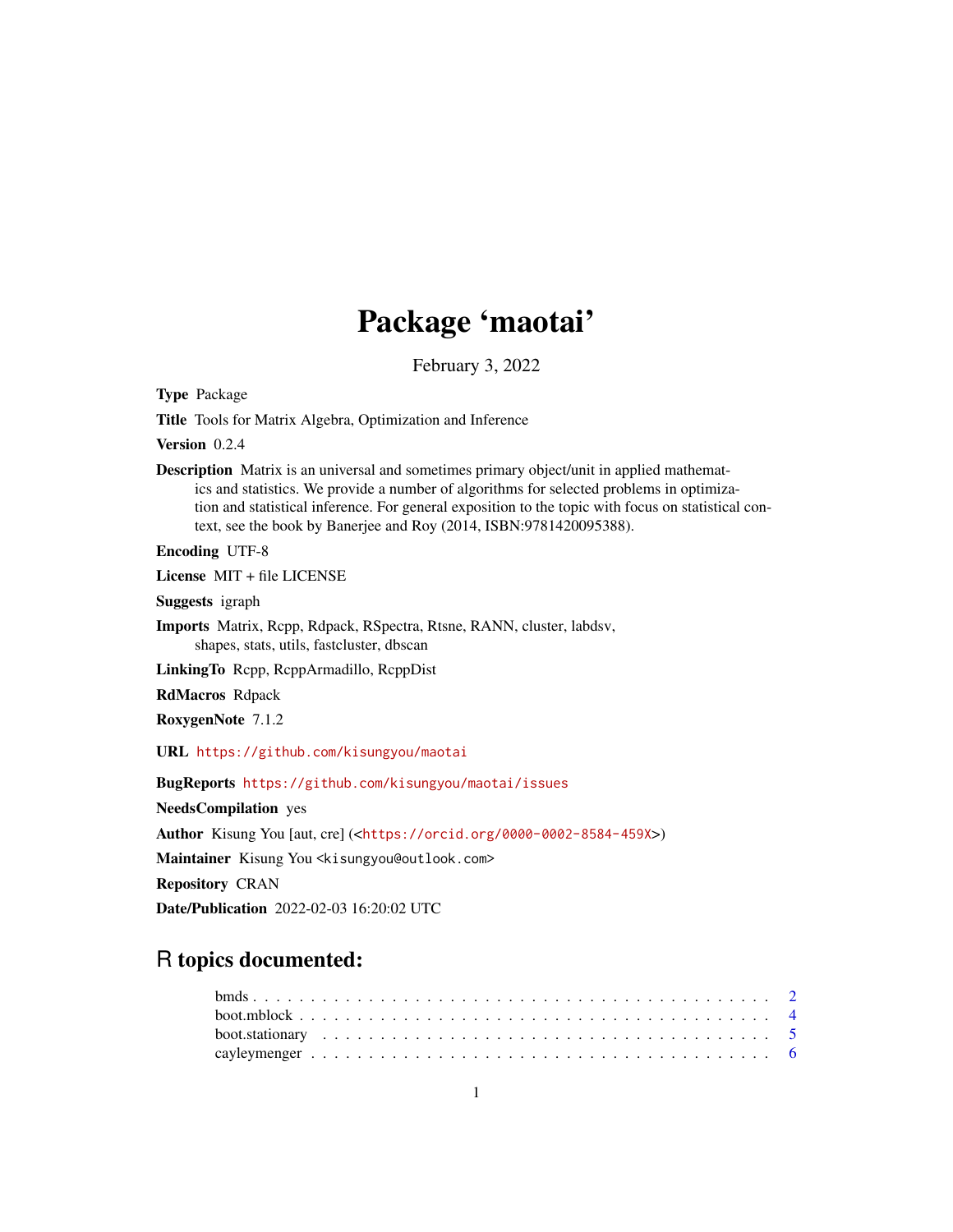#### <span id="page-1-0"></span> $2$  bmds  $\mathbf{b}$ mds  $\mathbf{b}$  and  $\mathbf{b}$  and  $\mathbf{b}$  and  $\mathbf{b}$  and  $\mathbf{b}$  and  $\mathbf{b}$  and  $\mathbf{b}$  and  $\mathbf{b}$  and  $\mathbf{b}$  and  $\mathbf{b}$  and  $\mathbf{b}$  and  $\mathbf{b}$  and  $\mathbf{b}$  and  $\mathbf{b}$  and  $\mathbf{b}$  and  $\mathbf{$

| checkdist | $\overline{7}$ |
|-----------|----------------|
|           | 8              |
|           | 9              |
|           |                |
|           | $-11$          |
|           |                |
|           |                |
|           |                |
|           |                |
|           |                |
|           |                |
|           |                |
|           |                |
|           |                |
|           |                |
|           |                |
|           |                |
|           |                |
|           |                |
|           |                |
|           |                |
|           |                |
|           |                |
| Index     | 33             |

bmds *Bayesian Multidimensional Scaling*

# Description

A Bayesian formulation of classical Multidimensional Scaling is presented. Even though this method is based on MCMC sampling, we only return maximum a posterior (MAP) estimate that maximizes the posterior distribution. Due to its nature without any special tuning, increasing mc.iter requires much computation.

# Usage

```
bmds(
  data,
  ndim = 2,par.a = 5,
  par.alpha = 0.5,
  par.step = 1,
  mc.iter = 8128,verbose = TRUE
\mathcal{E}
```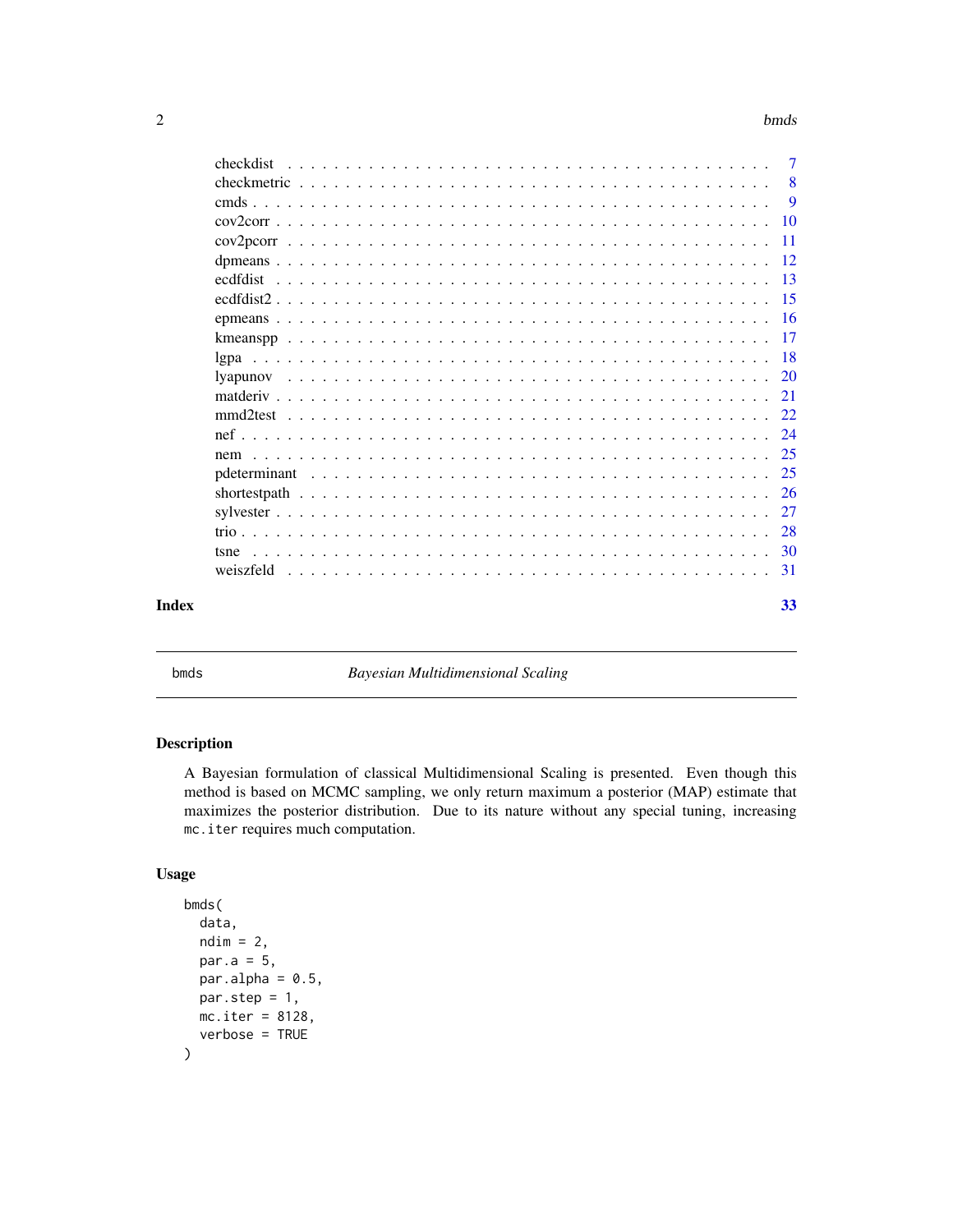#### bmds 3

#### Arguments

| data      | an $(n \times p)$ matrix whose rows are observations.                                                                                                         |
|-----------|---------------------------------------------------------------------------------------------------------------------------------------------------------------|
| ndim      | an integer-valued target dimension.                                                                                                                           |
| par.a     | hyperparameter for conjugate prior on variance term, i.e., $\sigma^2 \sim IG(a, b)$ . Note<br>that $b$ is chosen appropriately as in paper.                   |
| par.alpha | hyperparameter for conjugate prior on diagonal term, i.e., $\lambda_i \sim IG(\alpha, \beta_i)$ . Note<br>that $\beta_j$ is chosen appropriately as in paper. |
| par.step  | stepsize for random-walk, which is standard deviation of Gaussian proposal.                                                                                   |
| mc.iter   | the number of MCMC iterations.                                                                                                                                |
| verbose   | a logical; TRUE to show iterations, FALSE otherwise.                                                                                                          |

# Value

a named list containing

embed an  $(n \times ndim)$  matrix whose rows are embedded observations. stress discrepancy between embedded and origianl data as a measure of error.

### References

Oh M, Raftery AE (2001). "Bayesian Multidimensional Scaling and Choice of Dimension." *Journal of the American Statistical Association*, 96(455), 1031–1044.

```
## use simple example of iris dataset
data(iris)
idata = as_matrix(iris[,1:4])## run Bayesian MDS
# let's run 10 iterations only.
iris.cmds = cmds(idata, ndim=2)
iris.bmds = bmds(idata, ndim=2, mc.iter=5, par.step=(2.38^2))
## extract coordinates and class information
cx = iris.cmds$embed # embedded coordinates of CMDS
bx = iris.bmds$embed # BMDS
icol = iris[,5] # class information
## visualize
opar <- par(no.readonly=TRUE)
par(mfrow=c(2,1))
mc = paste0("CMDS with STRESS=",round(iris.cmds$stress,4))
mb = paste0("BMDS with STRESS=",round(iris.bmds$stress,4))
plot(cx, col=icol,pch=19,main=mc)
plot(bx, col=icol,pch=19,main=mb)
par(opar)
```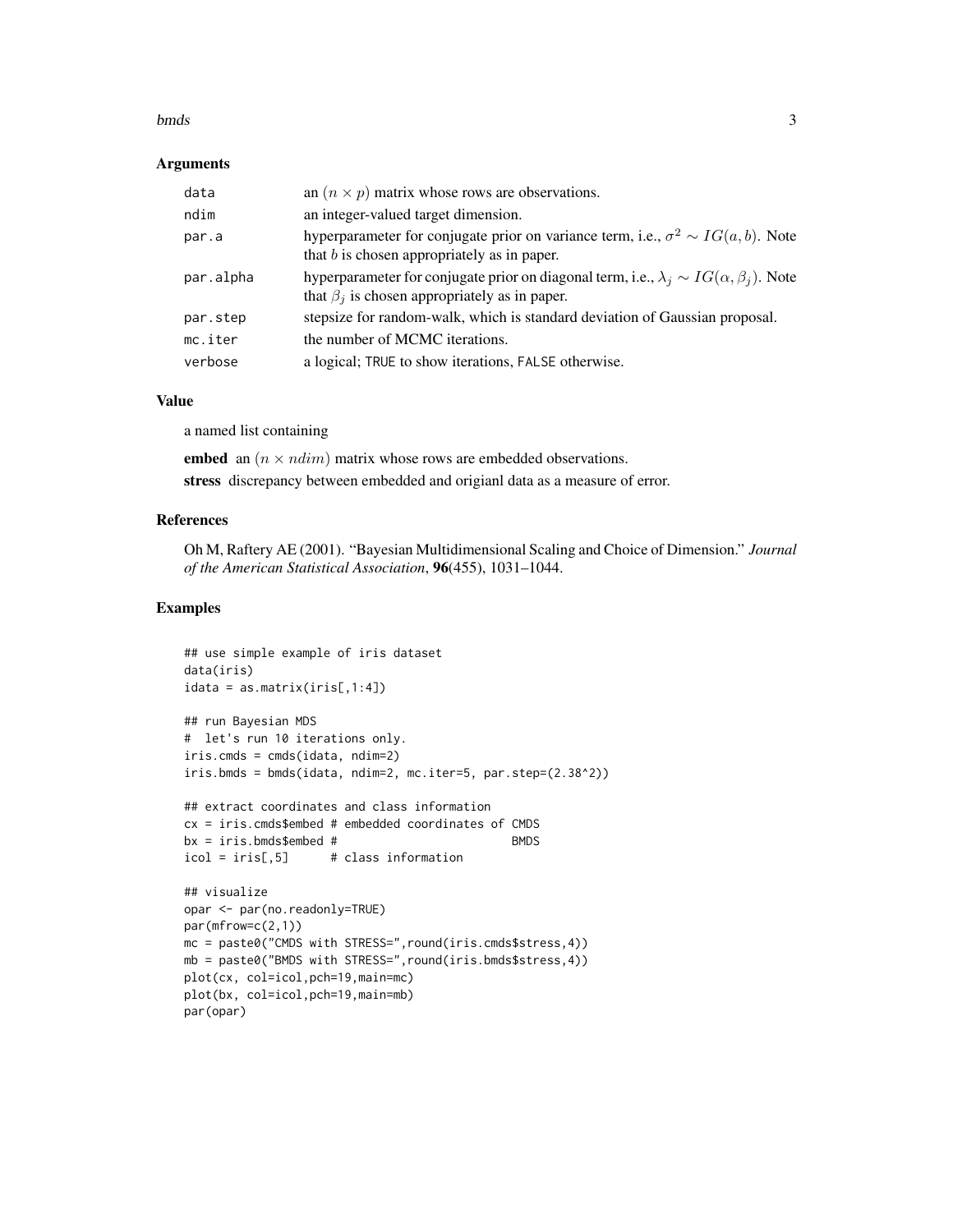<span id="page-3-0"></span>

Assuming data being dependent with cardinality N, boot.mblock returns a vector of index that is used for moving block bootstrapping.

# Usage

boot.mblock( $N, b = max(2, round(N/10)))$ 

#### Arguments

| N | the number of observations.      |
|---|----------------------------------|
| h | the size of a block to be drawn. |

#### Value

a vector of length N for moving block bootstrap sampling.

#### References

Kunsch HR (1989). "The Jackknife and the Bootstrap for General Stationary Observations." *The Annals of Statistics*, 17(3), 1217–1241.

```
## example : bootstrap confidence interval of mean and variances
vec.x = seq(from=0, to=10, length.out=100)vec.y = sin(1.21*vec.x) + 2*cos(3.14*vec.x) + rnorm(100, sd=1.5)data.mu = mean(vec.y)data.var = var(vec.y)## apply moving block bootstrapping
nreps = 50vec.mu = rep(0,nreps)vec.var = rep(0,nreps)for (i in 1:nreps){
   sample.id = boot.mblock(100, b=10)
   sample.y = vec.y[sample.id]
   vec.mu[i] = mean(sample.y)
   vec.var[i] = var(sample.y)print(paste("iteration ",i,"/",nreps," complete.", sep=""))
}
## visualize
opar <- par(no.readonly=TRUE)
```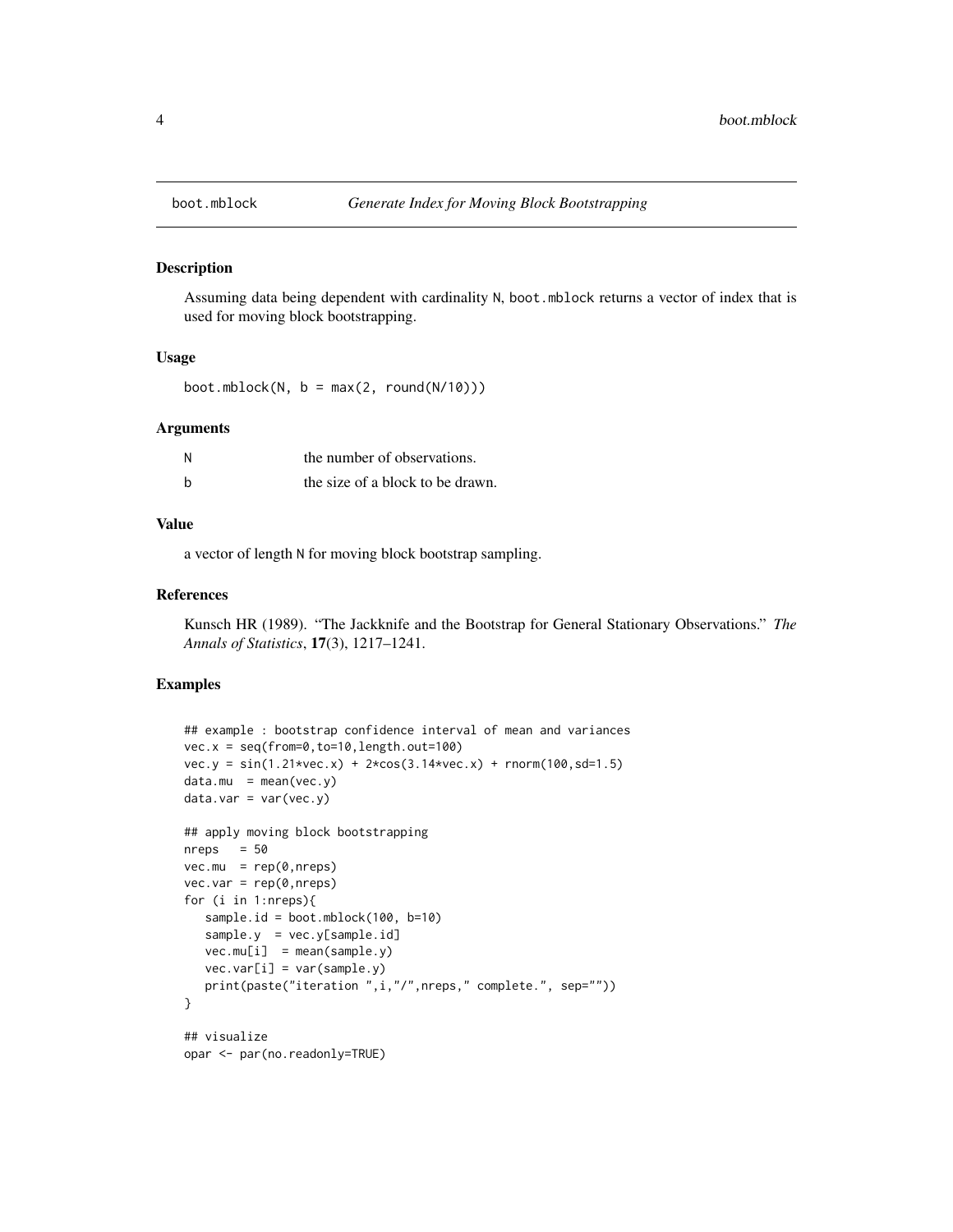# <span id="page-4-0"></span>boot.stationary 5

```
par(mfrow=c(1,3), pty='s")plot(vec.x, vec.y, type="l", main="1d signal") # 1d signal
hist(vec.mu, main="mean CI", xlab="mu") # mean
abline(v=data.mu, col="red", lwd=4)
hist(vec.var, main="variance CI", xlab="sigma") # variance
abline(v=data.var, col="blue", lwd=4)
par(opar)
```
boot.stationary *Generate Index for Stationary Bootstrapping*

#### Description

Assuming data being dependent with cardinality N, boot.stationary returns a vector of index that is used for stationary bootstrapping. To describe, starting points are drawn from uniform distribution over 1:N and the size of each block is determined from geometric distribution with parameter  $p$ .

#### Usage

boot.stationary( $N$ ,  $p = 0.25$ )

# Arguments

| the number of observations.                                       |
|-------------------------------------------------------------------|
| parameter for geometric distribution with the size of each block. |

# Value

a vector of length N for moving block bootstrap sampling.

#### References

Politis DN, Romano JP (1994). "The Stationary Bootstrap." *Journal of the American Statistical Association*, 89(428), 1303. ISSN 01621459, doi: [10.2307/2290993.](https://doi.org/10.2307/2290993)

```
## example : bootstrap confidence interval of mean and variances
vec.x = seq(from=0, to=10, length.out=100)vec.y = sin(1.21*vec.x) + 2*cos(3.14*vec.x) + rnorm(100, sd=1.5)data.mu = mean(vec.y)data.var = var(vec.y)## apply stationary bootstrapping
nreps = 50vec.mu = rep(0,nreps)
```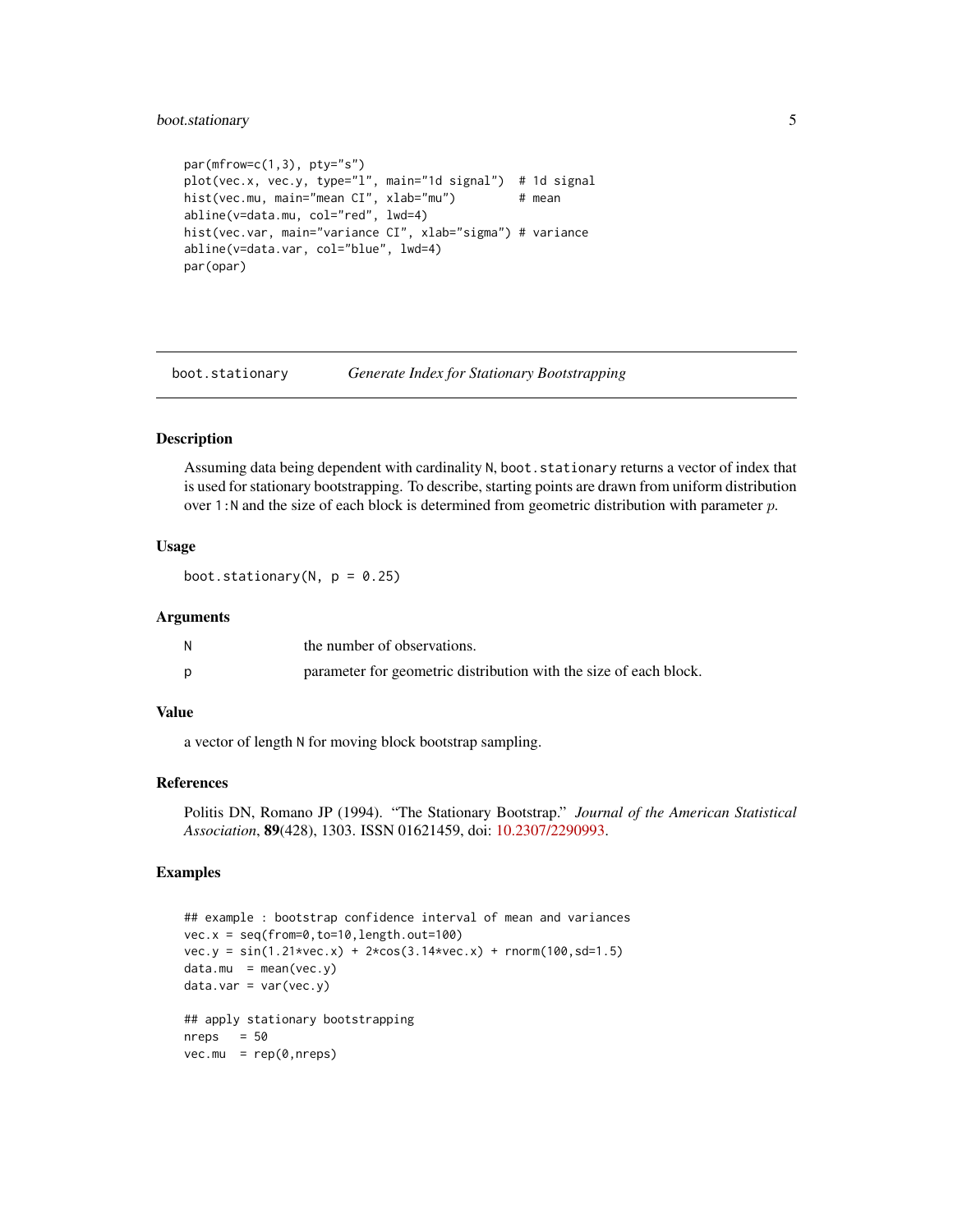```
vec.var = rep(0,nreps)for (i in 1:nreps){
  sample.id = boot.stationary(100)
  sample.y = vec.y[sample.id]
  vec.mu[i] = mean(sample.y)vec.var[i] = var(sample.y)
  print(paste("iteration ",i,"/",nreps," complete.", sep=""))
}
## visualize
opar <- par(no.readonly=TRUE)
par(mfrow=c(1,3), pty="s")
plot(vec.x, vec.y, type="l", main="1d signal") # 1d signal
hist(vec.mu, main="mean CI", xlab="mu") # mean
abline(v=data.mu, col="red", lwd=4)
hist(vec.var, main="variance CI", xlab="sigma") # variance
abline(v=data.var, col="blue", lwd=4)
par(opar)
```
### cayleymenger *Cayley-Menger Determinant*

# Description

Cayley-Menger determinant is a formula of a n-dimensional simplex with respect to the squares of all pairwise distances of its vertices.

#### Usage

```
cayleymenger(data)
```
#### Arguments

data an  $(n \times p)$  matrix of row-stacked observations.

#### Value

a list containing

det determinant value.

vol volume attained from the determinant.

<span id="page-5-0"></span>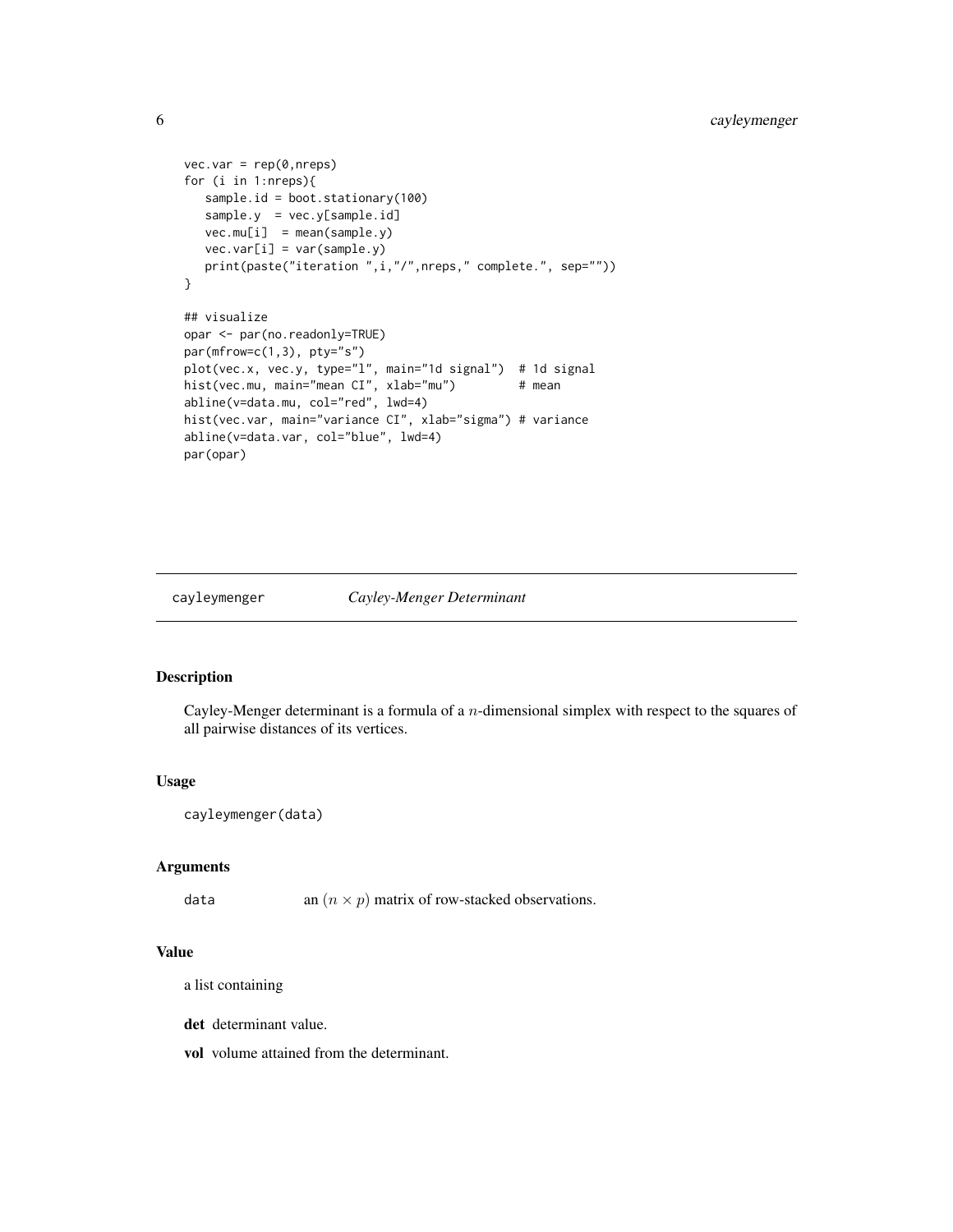#### <span id="page-6-0"></span>checkdist 7

# Examples

```
## USE 'IRIS' DATASET
data(iris)
X = as_matrix(iris[,1:4])## COMPUTE CAYLEY-MENGER DETERMINANT
# since k=4 < n=149, it should be zero.
cayleymenger(X)
```
<span id="page-6-1"></span>

checkdist *Check for Distance Matrix*

# Description

This function checks whether the distance matrix  $D := d_{ij} = d(x_i, x_j)$  satisfies three axioms to make itself a semimetric, which are (1)  $d_{ii} = 0$ , (2)  $d_{ij} > 0$  for  $i \neq j$ , and (3)  $d_{ij} = d_{ji}$ .

# Usage

checkdist(d)

# Arguments

d  $"dist" object or (N \times N) matrix of pairwise distances.$ 

# Value

a logical; TRUE if it satisfies metric property, FALSE otherwise.

#### See Also

[checkmetric](#page-7-1)

#### Examples

```
## Let's use L2 distance matrix of iris dataset
data(iris)
dx = as_matrix(stats::dist(iris[,1:4]))# perturb d(i,j)
dy = dxdy[1,2] <- dy[2,1] <- 10
# run the algorithm
```
checkdist(dx) checkdist(dy)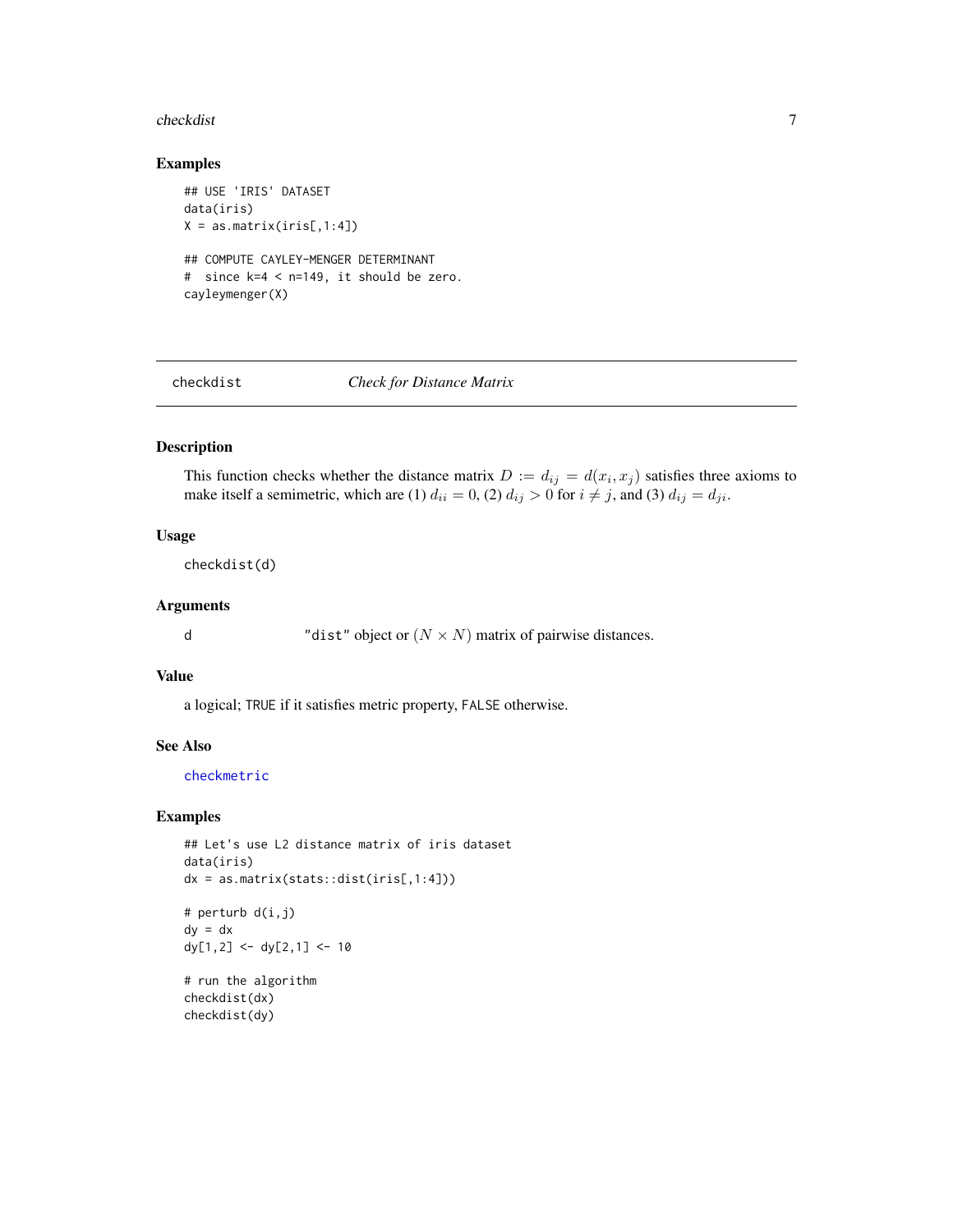<span id="page-7-1"></span><span id="page-7-0"></span>

This function checks whether the distance matrix  $D := d_{ij} = d(x_i, x_j)$  satisfies four axioms to make itself a semimetric, which are (1)  $d_{ii} = 0$ , (2)  $d_{ij} > 0$  for  $i \neq j$ , (3)  $d_{ij} = d_{ji}$ , and (4)  $d_{ij} \leq d_{ik} + d_{kj}.$ 

#### Usage

checkmetric(d)

# Arguments

d "dist" object or  $(N \times N)$  matrix of pairwise distances.

# Value

a logical; TRUE if it satisfies metric property, FALSE otherwise.

#### See Also

# [checkdist](#page-6-1)

```
## Let's use L2 distance matrix of iris dataset
data(iris)
dx = as_matrix(stats::dist(iris[,1:4]))# perturb d(i,j)
dy = dx
dy[1,2] <- dy[2,1] <- 10
```

```
# run the algorithm
checkmetric(dx)
checkmetric(dy)
```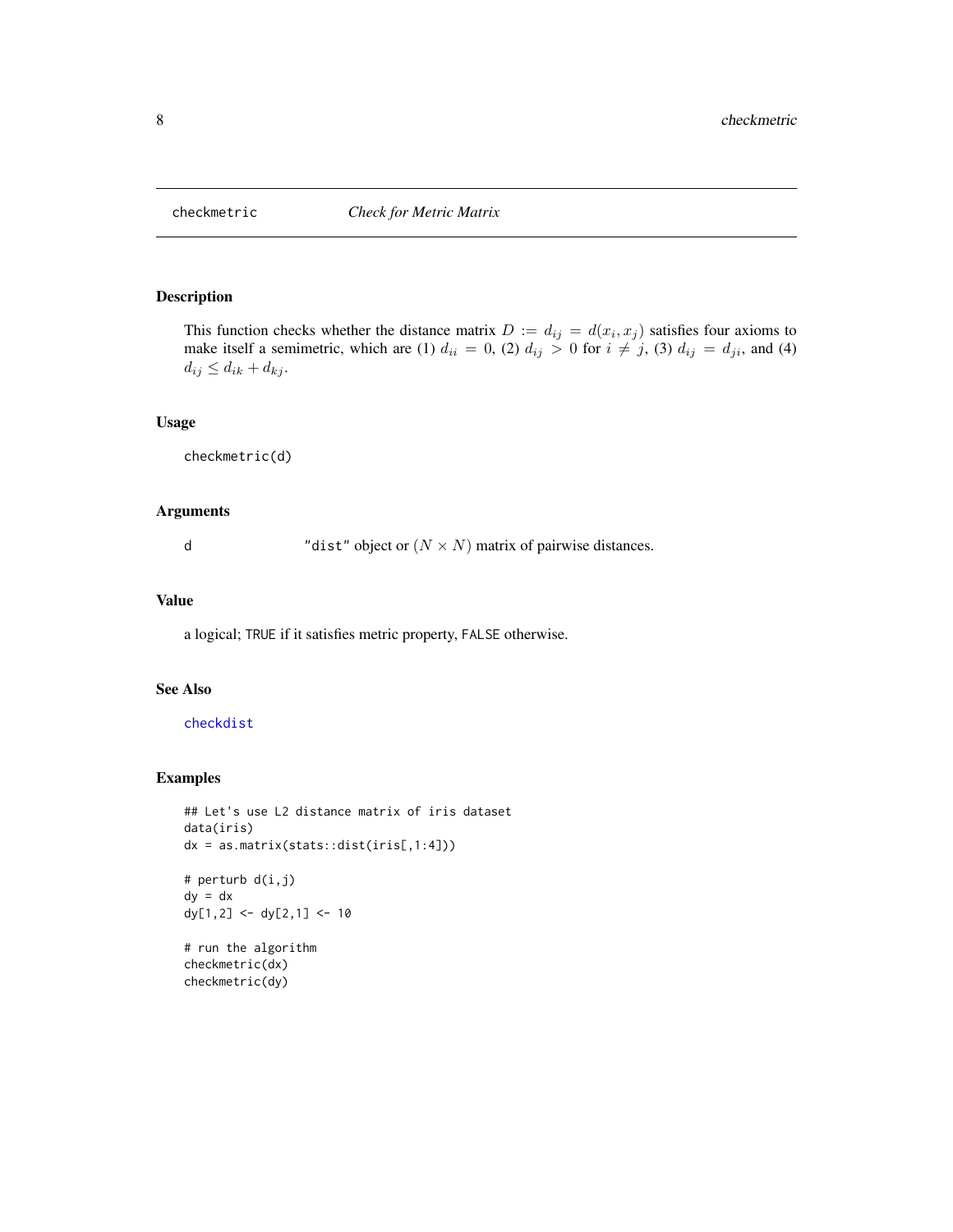<span id="page-8-0"></span>

Classical multidimensional scaling aims at finding low-dimensional structure by preserving pairwise distances of data.

### Usage

cmds(data, ndim = 2)

#### Arguments

| data | an $(n \times p)$ matrix whose rows are observations. |
|------|-------------------------------------------------------|
| ndim | an integer-valued target dimension.                   |

#### Value

a named list containing

embed an  $(n \times ndim)$  matrix whose rows are embedded observations.

stress discrepancy between embedded and origianl data as a measure of error.

# References

Torgerson WS (1952). "Multidimensional Scaling: I. Theory and Method." *Psychometrika*, 17(4), 401–419. ISSN 0033-3123, 1860-0980, doi: [10.1007/BF02288916.](https://doi.org/10.1007/BF02288916)

```
## use simple example of iris dataset
data(iris)
idata = as_matrix(iris[,1:4])icol = as.factor(iris[,5]) # class information
## run Classical MDS
iris.cmds = cmds(idata, ndim=2)
## visualize
opar <- par(no.readonly=TRUE)
plot(iris.cmds$embed, col=icol,
    main=paste0("STRESS=",round(iris.cmds$stress,4)))
par(opar)
```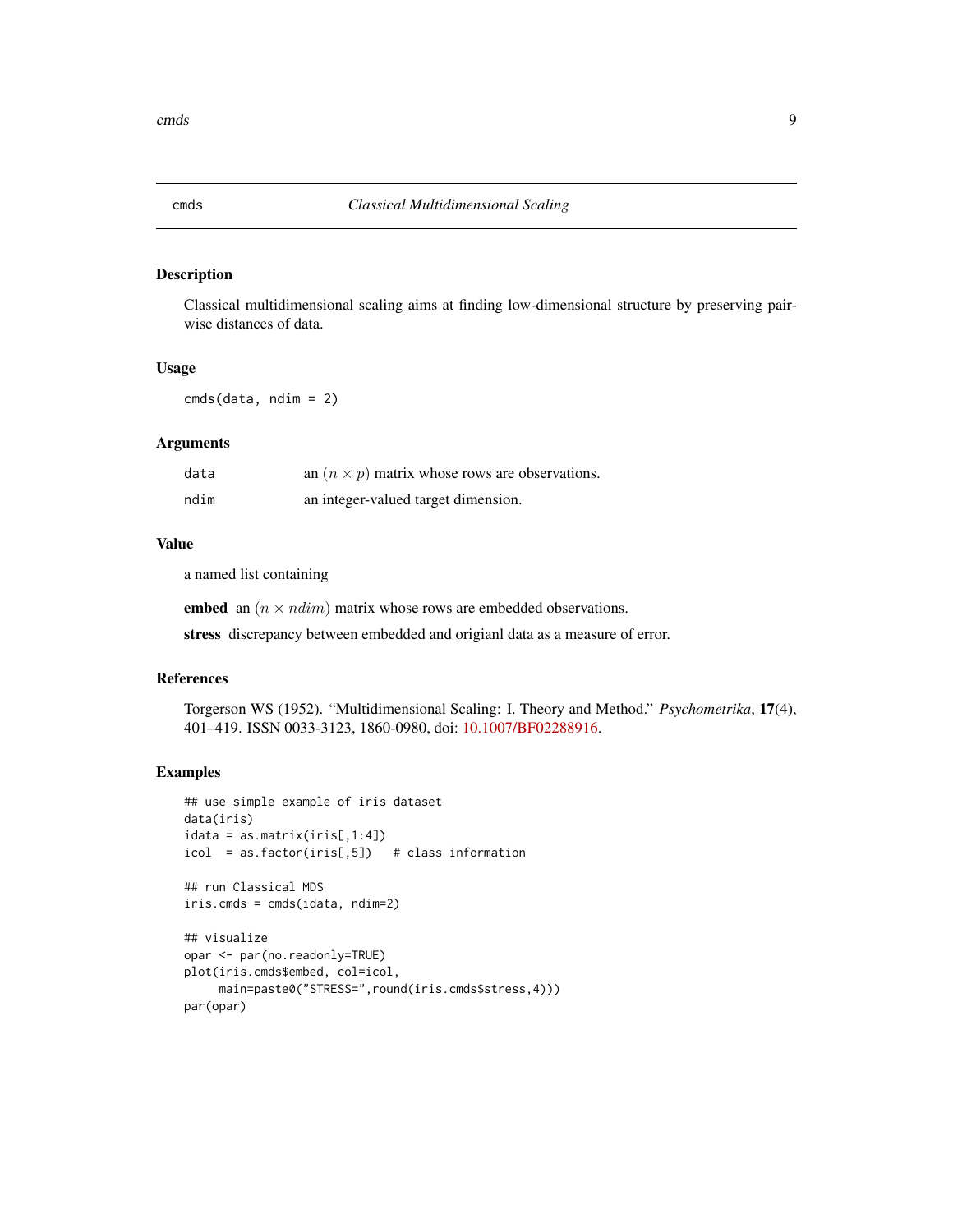<span id="page-9-0"></span>

Given a covariance matrix, return a correlation matrix that has unit diagonals. We strictly impose (and check) whether the given input is a symmetric matrix of full-rank.

# Usage

```
cov2corr(mat)
```
# Arguments

mat  $a (p \times p)$  covariance matrix.

# Value

a  $(p \times p)$  correlation matrix.

```
# generate an empirical covariance scaled
prep_mat = stats::cov(matrix(rnorm(100*10),ncol=10))
prep_vec = diag(as.vector(stats::runif(10, max=5)))
prep_cov = prep_vec%*%prep_mat%*%prep_vec
# compute correlation matrix
prep_cor = cov2corr(prep_cov)
# visualize
opar <- par(no.readonly=TRUE)
par(mfrow=c(1,2), pty="s")
image(prep_cov, axes=FALSE, main="covariance")
image(prep_cor, axes=FALSE, main="correlation")
par(opar)
```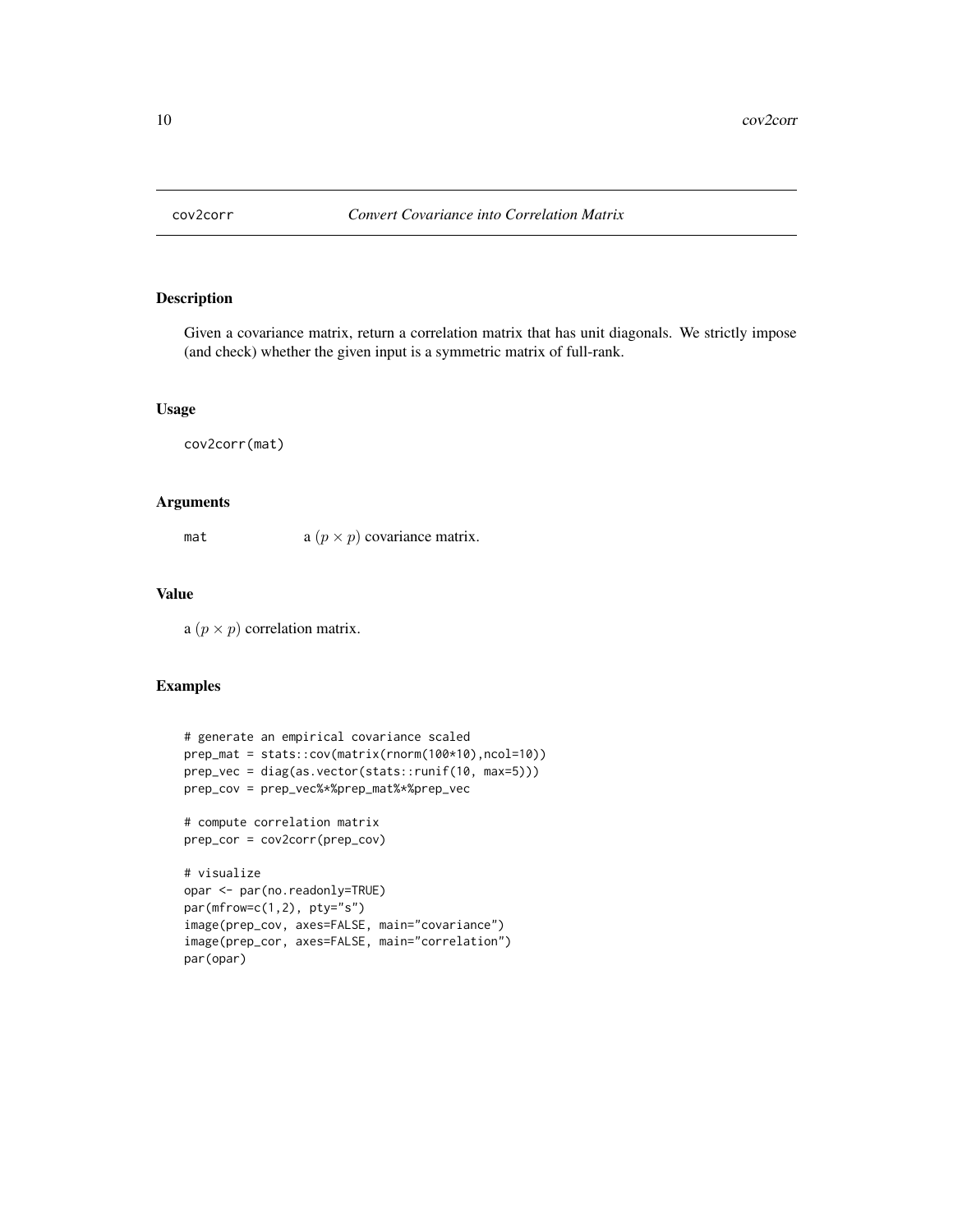<span id="page-10-0"></span>

Given a covariance matrix, return a partial correlation matrix that has unit diagonals. We strictly impose (and check) whether the given input is a symmetric matrix of full-rank.

#### Usage

cov2pcorr(mat)

# Arguments

mat  $a (p \times p)$  covariance matrix.

# Value

a  $(p \times p)$  partial correlation matrix.

```
# generate an empirical covariance scaled
prep_mat = stats::cov(matrix(rnorm(100*10),ncol=10))
prep_vec = diag(as.vector(stats::runif(10, max=5)))
prep_cov = prep_vec%*%prep_mat%*%prep_vec
# compute correlation and partial correlation matrices
prep_cor = cov2corr(prep_cov)
prep_par = cov2pcorr(prep_cov)
# visualize
opar <- par(no.readonly=TRUE)
par(mfrow=c(1,3), pty="s")
```

```
image(prep_cov, axes=FALSE, main="covariance")
image(prep_cor, axes=FALSE, main="correlation")
image(prep_par, axes=FALSE, main="partial correlation")
par(opar)
```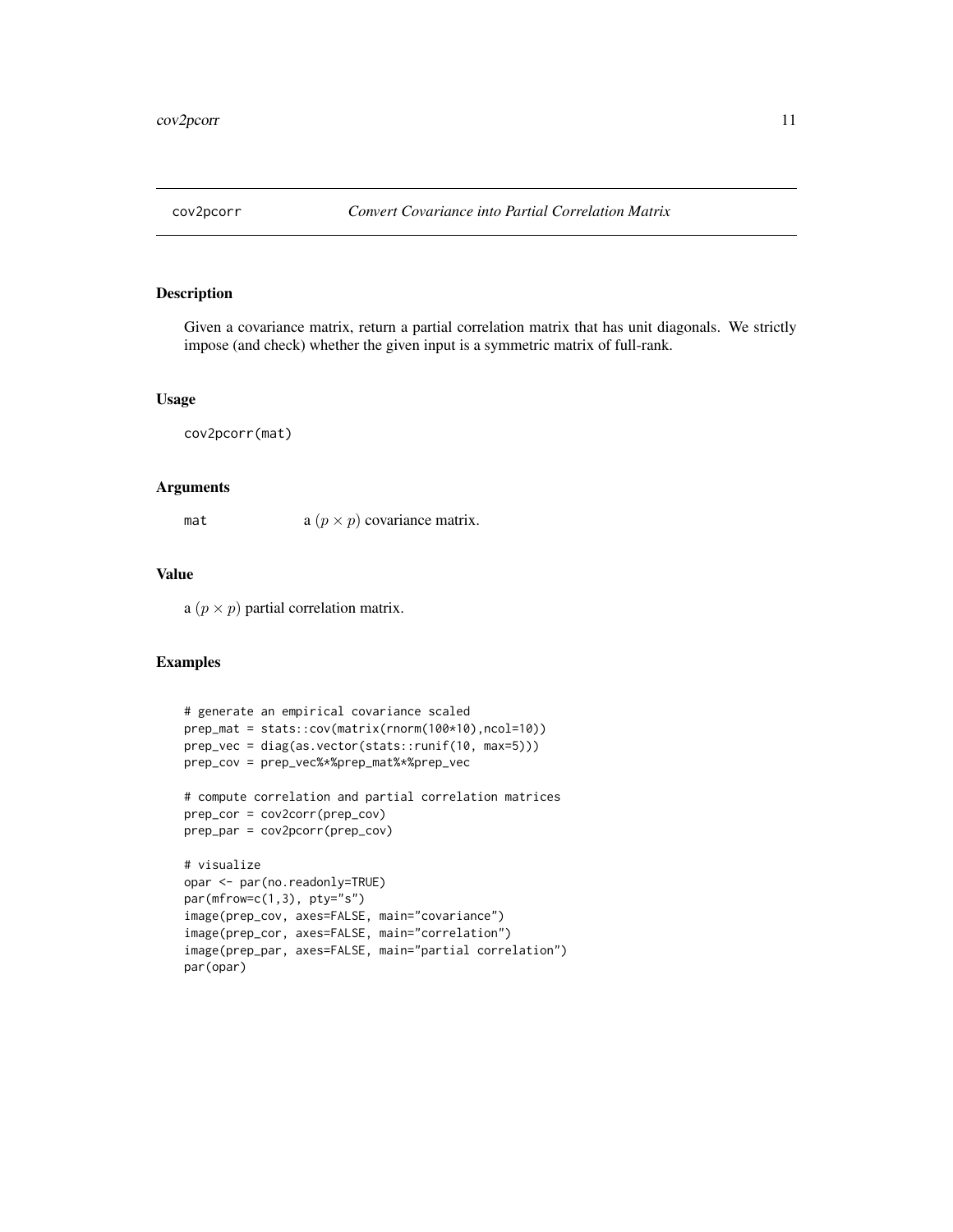<span id="page-11-0"></span>

DP-means is a nonparametric clustering method motivated by DP mixture model in that the number of clusters is determined by a parameter  $\lambda$ . The larger the  $\lambda$  value is, the smaller the number of clusters is attained. In addition to the original paper, we added an option to randomly permute an order of updating for each observation's membership as a common heuristic in the literature of cluster analysis.

# Usage

```
dpmeans(
  data,
  lambda = 1,
 maxiter = 1234,abstol = 1e-06,
 permute.order = FALSE
)
```
# Arguments

| data          | an $(n \times p)$ data matrix for each row being an observation.          |
|---------------|---------------------------------------------------------------------------|
| lambda        | a threshold to define a new cluster.                                      |
| maxiter       | maximum number of iterations.                                             |
| abstol        | stopping criterion                                                        |
| permute.order | a logical; TRUE if random order for permutation is used, FALSE otherwise. |

#### Value

a named list containing

cluster an  $(n \times ndim)$  matrix whose rows are embedded observations.

centers a list containing information for out-of-sample prediction.

#### References

Kulis B, Jordan MI (2012). "Revisiting K-Means: New Algorithms via Bayesian Nonparametrics." In *Proceedings of the 29th International Coference on International Conference on Machine Learning*, ICML'12, 1131–1138. ISBN 978-1-4503-1285-1.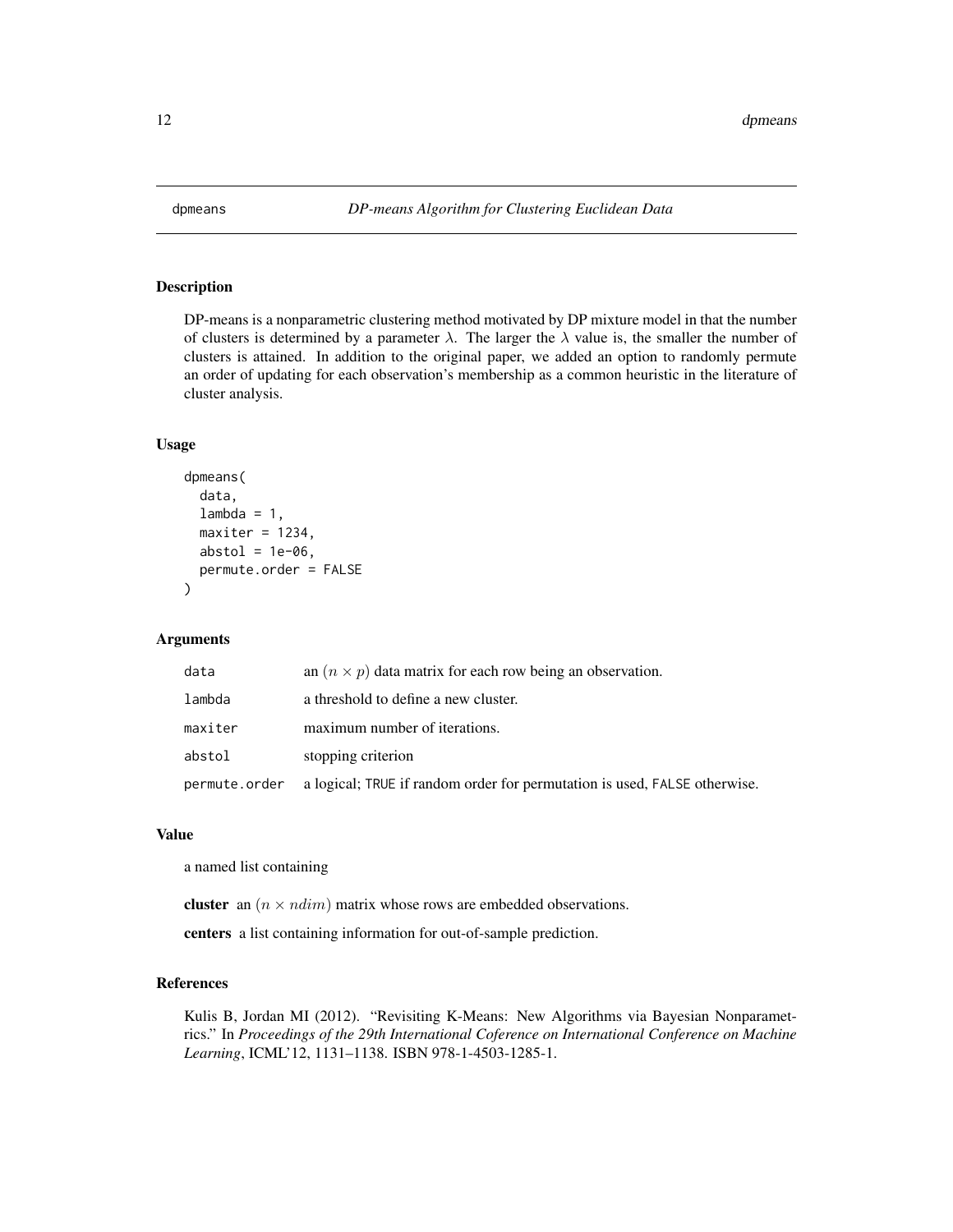#### <span id="page-12-0"></span>ecdfdist 13

#### Examples

```
## define data matrix of two clusters
x1 = matrix(rnorm(50*3,mean= 2), ncol=3)x2 = matrix(rnorm(50*3,mean=-2), ncol=3)X = \text{rbind}(x1, x2)lab = c(rep(1,50),rep(2,50))## run dpmeans with several lambda values
solA <- dpmeans(X, lambda= 5)$cluster
solB <- dpmeans(X, lambda=10)$cluster
solC <- dpmeans(X, lambda=20)$cluster
## visualize the results
opar <- par(no.readonly=TRUE)
par(mfrow=c(1,4), pty="s")plot(X,col=lab, pch=19, cex=.8, main="True", xlab="x", ylab="y")
plot(X,col=solA, pch=19, cex=.8, main="dpmeans lbd=5", xlab="x", ylab="y")
plot(X,col=solB, pch=19, cex=.8, main="dpmeans lbd=10", xlab="x", ylab="y")
plot(X,col=solC, pch=19, cex=.8, main="dpmeans lbd=20", xlab="x", ylab="y")
par(opar)
## let's find variations by permuting orders of update
## used setting : lambda=20, we will 8 runs
sol8 \leftarrow list()for (i in 1:8){
  sol8[[i]] = dpmeans(X, lambda=20, permute.order=TRUE)$cluster
}
## let's visualize
vpar <- par(no.readonly=TRUE)
par(mfrow=c(2,4), pty="s")for (i in 1:8){
  pm = paste("permute no.",i,sep="")
  plot(X,col=sol8[[i]], pch=19, cex=.8, main=pm, xlab="x", ylab="y")
}
par(vpar)
```
<span id="page-12-1"></span>

ecdfdist *Distance Measures between Multiple Empirical Cumulative Distribution Functions*

#### Description

We measure distance between two empirical cumulative distribution functions (ECDF). For simplicity, we only take an input of [ecdf](#page-0-0) objects from stats package.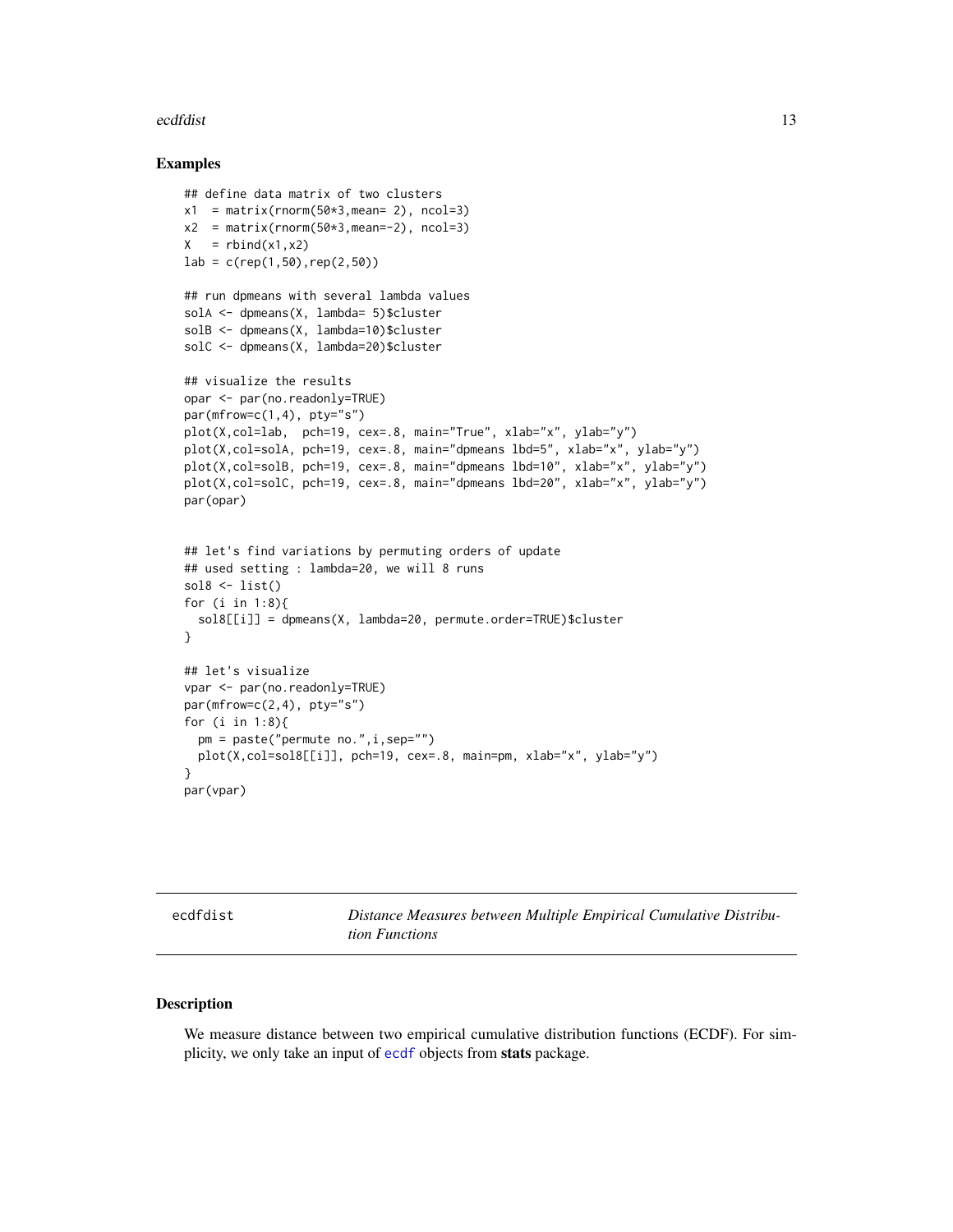# Usage

```
ecdfdist(elist, method = c("KS", "Lp", "Wasserstein"), p = 2, as.dist = FALSE)
```
# Arguments

| elist   | a length $N$ list of ecdf objects.                                                                                  |
|---------|---------------------------------------------------------------------------------------------------------------------|
| method  | name of the distance/dissimilarity measure. Case insensitive.                                                       |
| D       | exponent for Lp or Wasserstein distance.                                                                            |
| as.dist | a logical; TRUE to return dist object, FALSE to return an $(N \times N)$ symmetric<br>matrix of pairwise distances. |

# Value

either dist object of an  $(N \times N)$  symmetric matrix of pairwise distances by as.dist argument.

# See Also

[ecdf](#page-0-0)

```
## toy example : 10 of random and uniform distributions
mylist = list()
for (i in 1:10){
 mylist[[i]] = stats::ecdf(stats::rnorm(50, sd=2))
}
for (i in 11:20){
  mylist[[i]] = stats::ecdf(stats::runif(50, min=-5))
}
## compute Kolmogorov-Smirnov distance
dm = ecdfdist(mylist, method="KS")
## visualize
mks =" KS distances of 2 Types"
opar = par(no.readonly=TRUE)
par(pty="s")
image(dm[,nrow(dm):1], axes=FALSE, main=mks)
par(opar)
```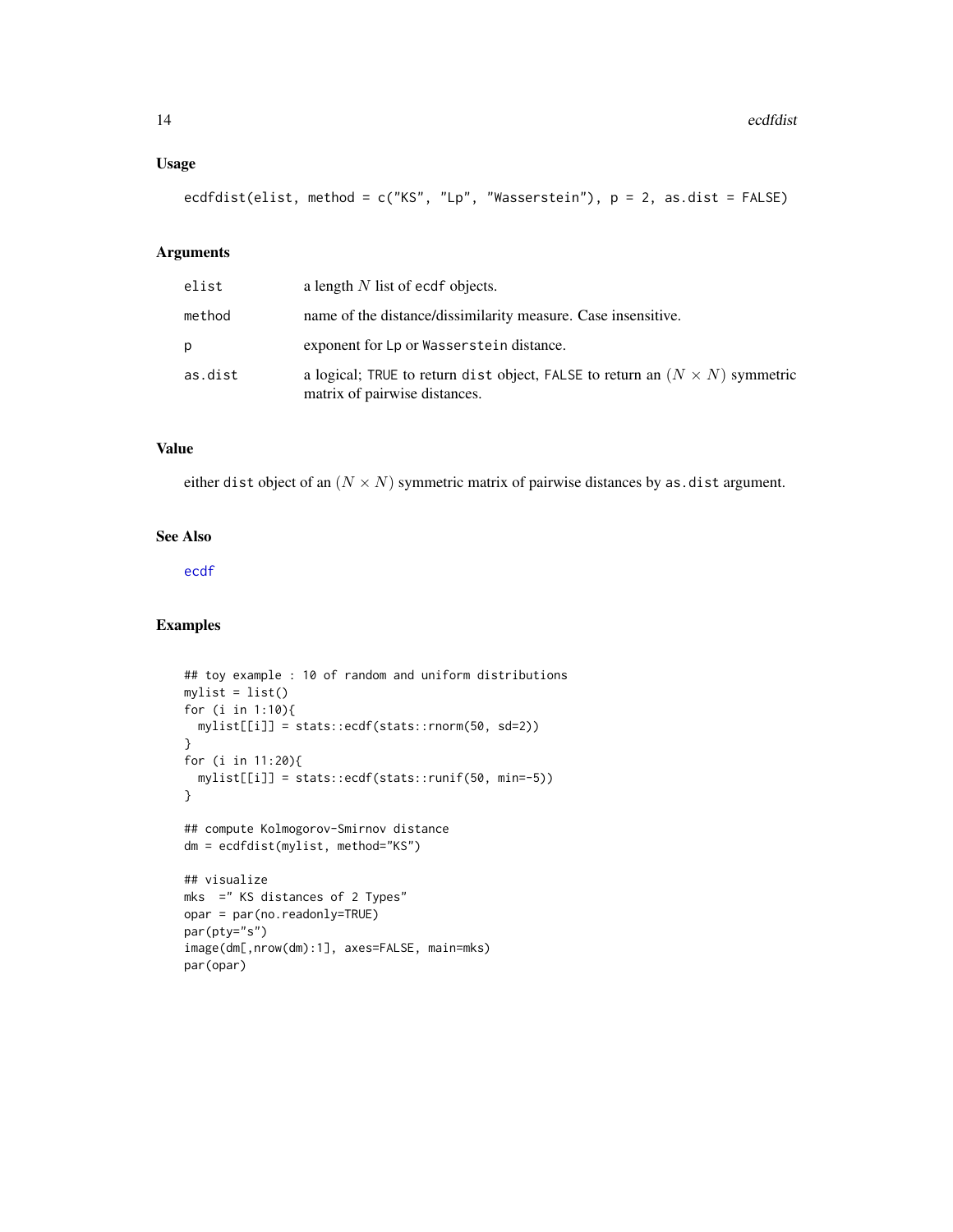<span id="page-14-0"></span>

We measure distance between two sets of empirical cumulative distribution functions (ECDF). For simplicity, we only take an input of [ecdf](#page-0-0) objects from stats package.

### Usage

ecdfdist2(elist1, elist2, method = c("KS", "Lp", "Wasserstein"), p = 2)

#### Arguments

| elist1 | a length $M$ list of ecdf objects.                            |
|--------|---------------------------------------------------------------|
| elist2 | a length $N$ list of ecdf objects.                            |
| method | name of the distance/dissimilarity measure. Case insensitive. |
| р      | exponent for Lp or Wasserstein distance.                      |

# Value

an  $(M \times N)$  matrix of pairwise distances.

### See Also

[ecdf](#page-0-0) [ecdfdist](#page-12-1)

#### Examples

```
## toy example
# first list : 10 of random and uniform distributions
mylist1 = list()for (i in 1:10){ mylist1[[i]] = stats::ecdf(stats::rnorm(50, sd=2))}
for (i in 11:20){mylist1[[i]] = stats::ecdf(stats::runif(50, min=-5))}
# second list : 15 uniform and random distributions
mylist2 = list()for (i in 1:15){ mylist2[[i]] = stats::ecdf(stats::runif(50, min=-5))}
for (i in 16:30){mylist2[[i]] = stats::ecdf(stats::rnorm(50, sd=2))}
## compute Kolmogorov-Smirnov distance
dm2ks = ecdfdist2(mylist1, mylist2, method="KS")
dm2lp = ecdfdist2(mylist1, mylist2, method="lp")
dm2wa = ecdfdist2(mylist1, mylist2, method="wasserstein")
nrs = nrow(dm2ks)
```
## visualize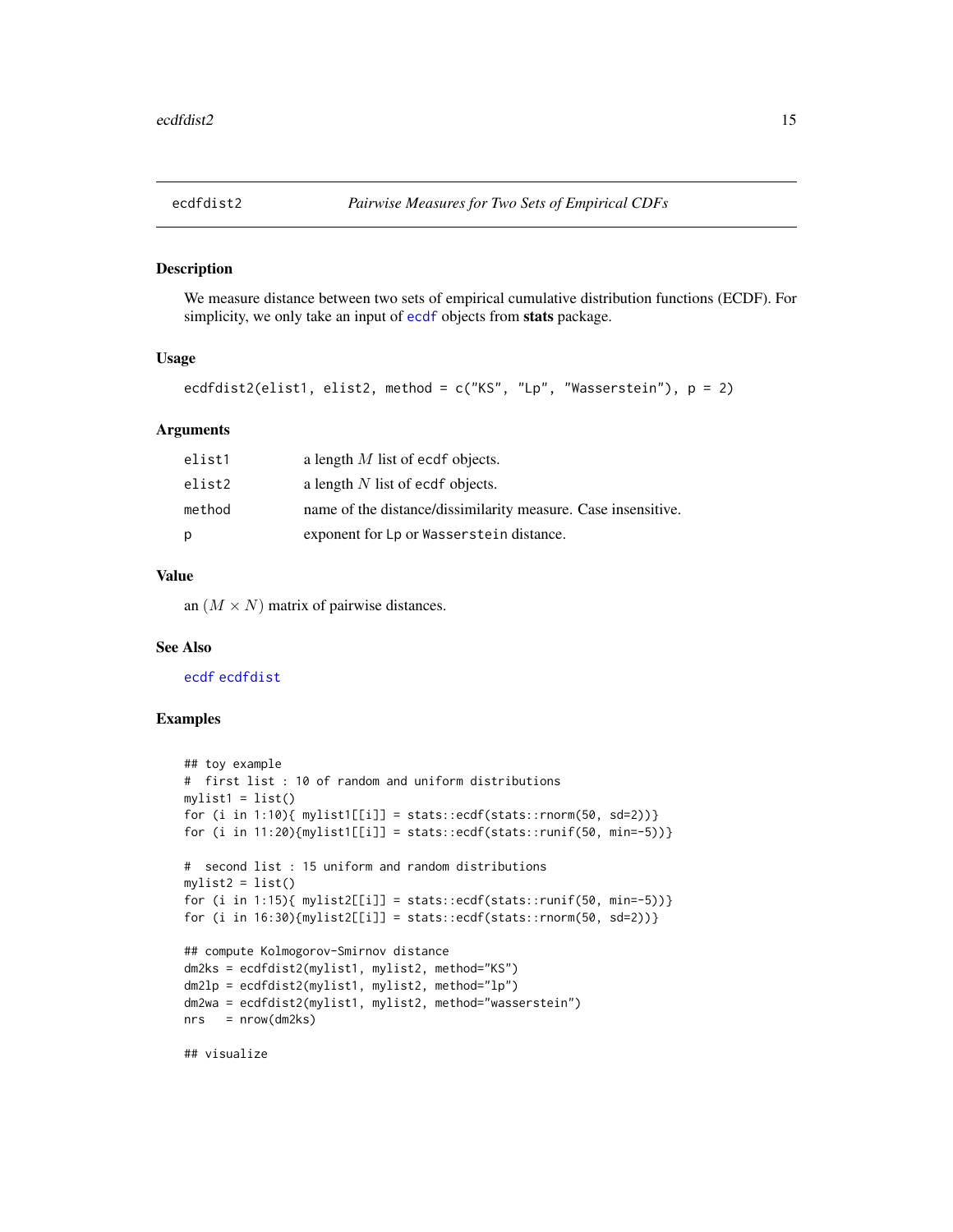<span id="page-15-0"></span>16 epineans and the contract of the contract of the contract of the contract of the contract of the contract of the contract of the contract of the contract of the contract of the contract of the contract of the contract o

```
opar = par(no.readonly=TRUE)
par(mfrow=c(1,3), pty="s")
image(dm2ks[,nrs:1], axes=FALSE, main="Kolmogorov-Smirnov")
image(dm2lp[,nrs:1], axes=FALSE, main="L2")
image(dm2wa[,nrs:1], axes=FALSE, main="Wasserstein")
par(opar)
```
epmeans *EP-means Algorithm for Clustering Empirical Distributions*

# Description

EP-means is a variant of k-means algorithm adapted to cluster multiple empirical cumulative distribution functions under metric structure induced by Earth Mover's Distance.

# Usage

epmeans(elist, k = 2)

#### Arguments

| elist | a length $N$ list of either vector or ecdf objects. |
|-------|-----------------------------------------------------|
| k     | the number of clusters.                             |

# Value

a named list containing

cluster an integer vector indicating the cluster to which each ecdf is allocated.

centers a length  $k$  list of centroid ecdf objects.

# References

Henderson K, Gallagher B, Eliassi-Rad T (2015). "EP-MEANS: An Efficient Nonparametric Clustering of Empirical Probability Distributions." In *Proceedings of the 30th Annual ACM Symposium on Applied Computing - SAC '15*, 893–900. ISBN 978-1-4503-3196-8, doi: [10.1145/](https://doi.org/10.1145/2695664.2695860) [2695664.2695860.](https://doi.org/10.1145/2695664.2695860)

```
## two sets of 1d samples, 10 each and add some noise
# set 1 : mixture of two gaussians
# set 2 : single gamma distribution
# generate data
elist = list()
```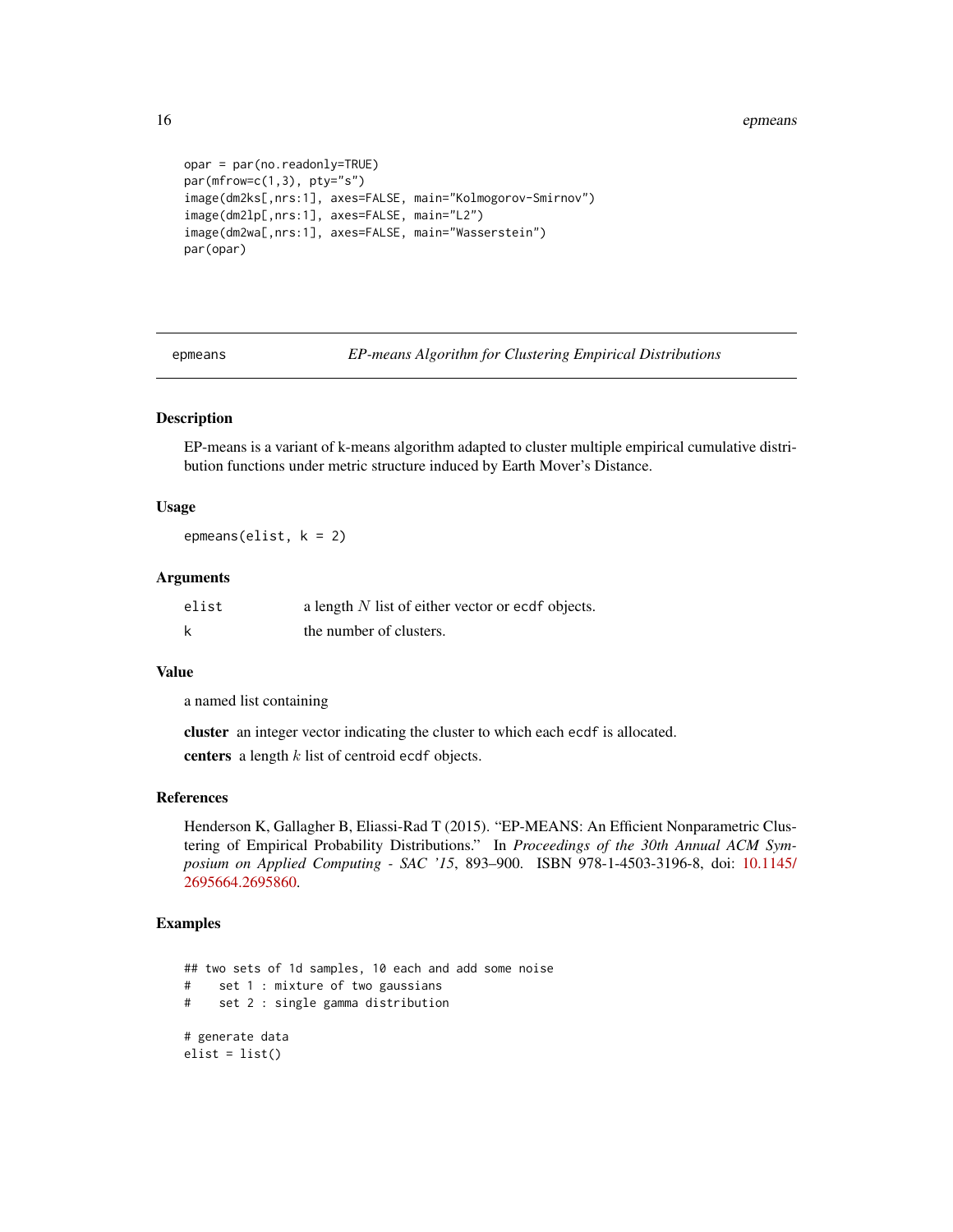#### <span id="page-16-0"></span>kmeanspp 17

```
for (i in 1:10){
   elist[[i]] = stats::ecd(c(rnorm(100, mean=-2), rnorm(50, mean=2)))}
for (j in 11:20){
   elist[[j]] = stats::ecdf(rgamma(100,1) + rnorm(100, sd=sqrt(0.5)))
}
# run EP-means with k clusters
# change the value below to see different settings
myk = 2epout = epmeans(elist, k=myk)
# visualize
opar = par(no.readonly=TRUE)
par(mfrow=c(1,myk))
for (k in 1:myk){
  idk = which(epout$cluster==k)
  for (i in 1:length(idk)){
   if (i<2){
      pm = paste("class ",k," (size=",length(idk),")",sep="")
      plot(elist[[idk[i]]], verticals=TRUE, lwd=0.25, do.points=FALSE, main=pm)
    } else {
      plot(elist[[idk[i]]], add=TRUE, verticals=TRUE, lwd=0.25, do.points=FALSE)
    }
   plot(epout$centers[[k]], add=TRUE, verticals=TRUE, lwd=2, col="red", do.points=FALSE)
  }
}
par(opar)
```
kmeanspp *K-Means++ Clustering Algorithm*

#### Description

 $k$ -means++ algorithm is known to be a smart, careful initialization technique. It is originally intended to return a set of  $k$  points as initial centers though it can still be used as a rough clustering algorithm by assigning points to the nearest points.

# Usage

kmeanspp(data,  $k = 2$ )

# Arguments

| data | an $(n \times p)$ matrix whose rows are observations. |
|------|-------------------------------------------------------|
|      | the number of clusters.                               |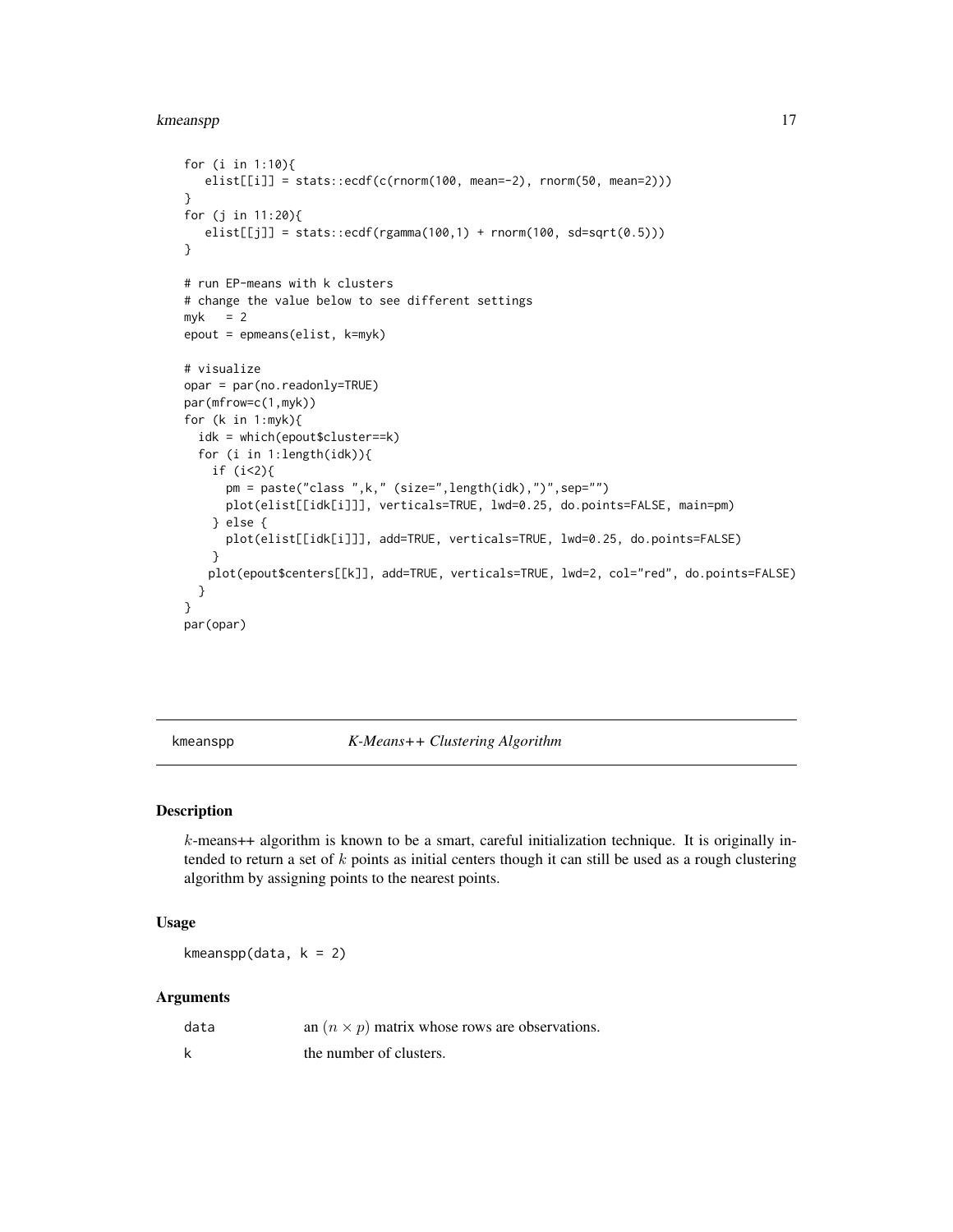#### <span id="page-17-0"></span>Value

a length- $n$  vector of class labels.

#### References

Arthur D, Vassilvitskii S (2007). "K-Means++: The Advantages of Careful Seeding." In *In Proceedings of the 18th Annual ACM-SIAM Symposium on Discrete Algorithms*.

# Examples

```
## use simple example of iris dataset
data(iris)
mydata = as.matrix(iris[,1:4])
mycol = as.factor(iris[,5])## find the low-dimensional embedding for visualization
my2d = cmds(mydata, ndim=2)$embed
## apply 'kmeanspp' with different numbers of k's.
k2 = kmeanspp(mydata, k=2)
k3 = kmeanspp(mydata, k=3)
k4 = kmeanspp(mydata, k=4)
k5 = kmeanspp(mydata, k=5)
k6 = kmeanspp(mydata, k=6)
## visualize
opar <- par(no.readonly=TRUE)
par(mfrow=c(2,3))
plot(my2d, col=k2, main="k=2", pch=19, cex=0.5)
plot(my2d, col=k3, main="k=3", pch=19, cex=0.5)
plot(my2d, col=k4, main="k=4", pch=19, cex=0.5)
plot(my2d, col=k5, main="k=5", pch=19, cex=0.5)
plot(my2d, col=k6, main="k=6", pch=19, cex=0.5)
plot(my2d, col=mycol, main="true cluster", pch=19, cex=0.5)
par(opar)
```
lgpa *Large-scale Generalized Procrustes Analysis*

# Description

We modify generalized Procrustes analysis for large-scale data by first setting a subset of anchor points and applying the attained transformation to the rest data. If sub. id is a vector  $1:dim(x)[1]$ , it uses all observations as anchor points, reducing to the conventional generalized Procrustes analysis.

#### Usage

```
lgpa(x, sub.id = 1:(dim(x)[1]), scale = TRUE, reflect = FALSE)
```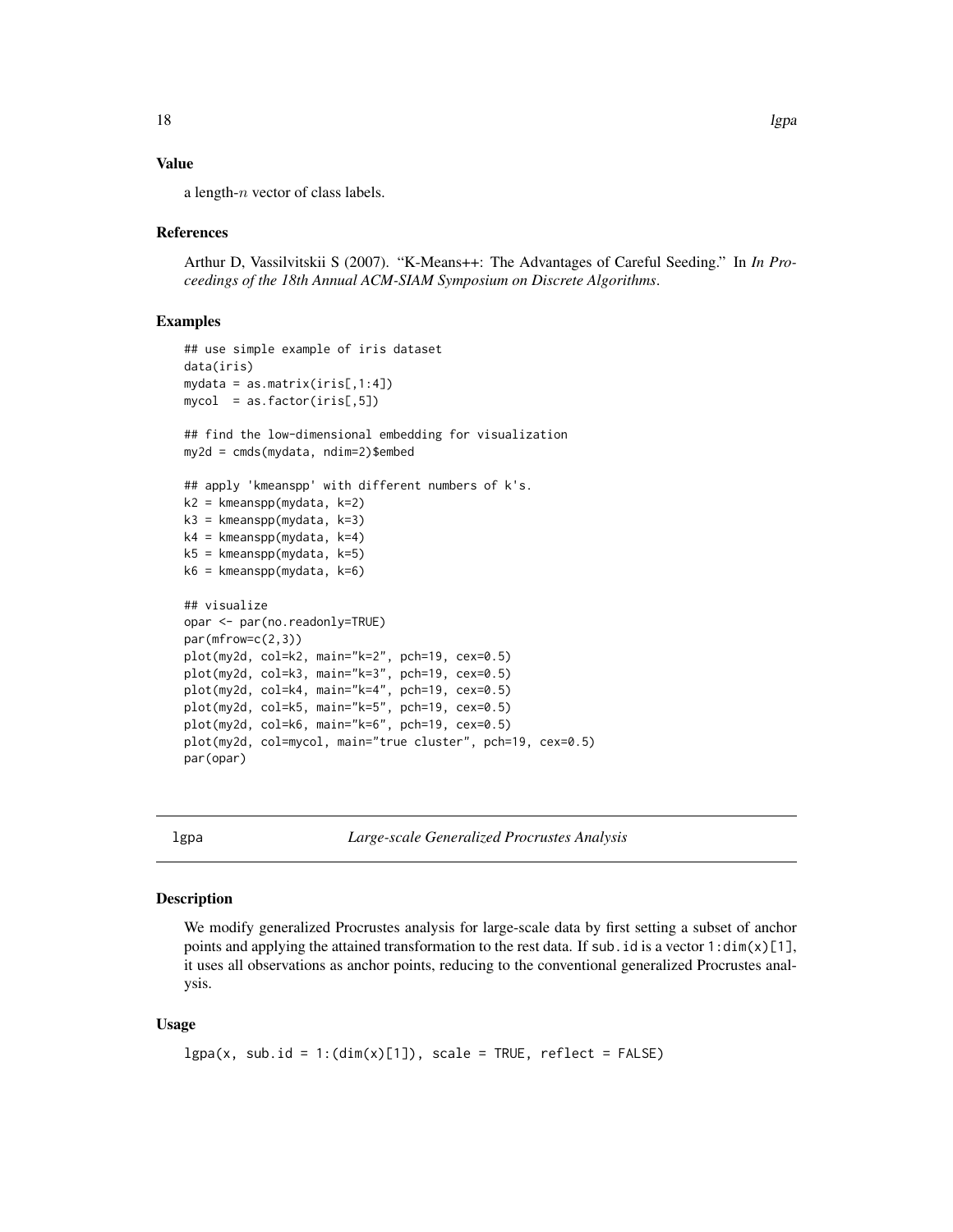#### lgpa terms of the state of the state of the state of the state of the state of the state of the state of the state of the state of the state of the state of the state of the state of the state of the state of the state of

# Arguments

| x       | a $(k \times m \times n)$ 3d array, where k is the number of points, m the number of<br>dimensions, and $n$ the number of samples. |
|---------|------------------------------------------------------------------------------------------------------------------------------------|
| sub.id  | a vector of indices for defining anchor points.                                                                                    |
| scale   | a logical; TRUE if scaling is applied, FALSE otherwise.                                                                            |
| reflect | a logical; TRUE if reflection is required, FALSE otherwise.                                                                        |

#### Value

a  $(k \times m \times n)$  3d array of aligned samples.

# Author(s)

Kisung You

#### References

Goodall C (1991). "Procrustes Methods in the Statistical Analysis of Shape." *Journal of the Royal Statistical Society. Series B (Methodological)*, 53(2), 285–339. ISSN 00359246.

# Examples

```
## Not run:
## This should be run if you have 'shapes' package installed.
library(shapes)
data(gorf.dat)
## apply anchor-based method and original procGPA
out.proc = shapes::procGPA(gorf.dat, scale=TRUE)$rotated # procGPA from shapes package
out.anc4 = lgpa(gorf.dat, sub.id=c(1,4,9,7), scale=TRUE) # use 4 pointsout.anc7 = lgpa(gorf.dat, sub.id=1:7, scale=TRUE) # use all but 1 point as anchors
## visualize
opar = par(no.readonly=True)par(mfrow=c(3,4), ptv="s")plot(out.proc[,,1], main="procGPA No.1", pch=18)
plot(out.proc[,,2], main="procGPA No.2", pch=18)
plot(out.proc[,,3], main="procGPA No.3", pch=18)
plot(out.proc[,,4], main="procGPA No.4", pch=18)
plot(out.anc4[,,1], main="4 Anchors No.1", pch=18, col="blue")
plot(out.anc4[,,2], main="4 Anchors No.2", pch=18, col="blue")
plot(out.anc4[,,3], main="4 Anchors No.3", pch=18, col="blue")
plot(out.anc4[,,4], main="4 Anchors No.4", pch=18, col="blue")
plot(out.anc7[,,1], main="7 Anchors No.1", pch=18, col="red")
plot(out.anc7[,,2], main="7 Anchors No.2", pch=18, col="red")
plot(out.anc7[,,3], main="7 Anchors No.3", pch=18, col="red")
plot(out.anc7[,,4], main="7 Anchors No.4", pch=18, col="red")
par(opar)
```
## End(Not run)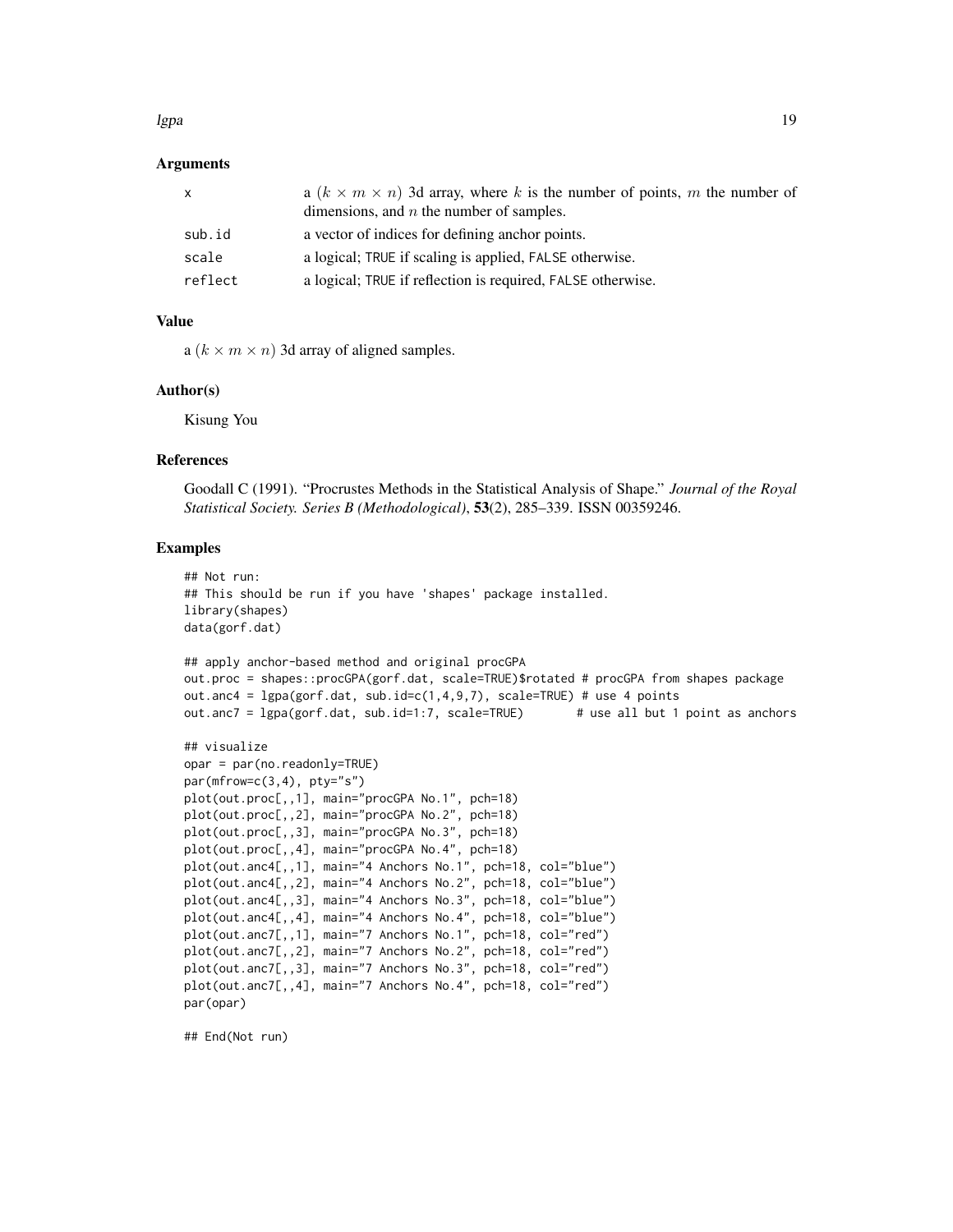<span id="page-19-0"></span>

The Lyapunov equation is of form

 $AX + XA^{\top} = Q$ 

where A and Q are square matrices of same size. Above form is also known as *continuous* form. This is a wrapper of armadillo's sylvester function.

#### Usage

lyapunov(A, Q)

#### Arguments

| A | a $(p \times p)$ matrix as above. |
|---|-----------------------------------|
| 0 | a $(p \times p)$ matrix as above. |

#### Value

a solution matrix X of size  $(p \times p)$ .

#### References

Sanderson C, Curtin R (2016). "Armadillo: A Template-Based C++ Library for Linear Algebra." *The Journal of Open Source Software*, 1(2), 26.

Eddelbuettel D, Sanderson C (2014). "RcppArmadillo: Accelerating R with High-Performance C++ Linear Algebra." *Computational Statistics and Data Analysis*, 71, 1054–1063.

#### Examples

```
## simulated example
# generate square matrices
A = matrix(rnorm(25), nrow=5)X = matrix(rnorm(25), nrow=5)Q = A\% * \%X + X\% * \%t(A)# solve using 'lyapunov' function
solX = 1yapunov(A, Q)## Not run:
pm1 = "* Experiment with Lyapunov Solver"
pm2 = paste("* Absolute Error : ",norm(solX-X,"f"),sep="")
pm3 = paste("* Relative Error : ",norm(solX-X,"f")/norm(X,"f"),sep="")
cat(paste(pm1,"\n",pm2,"\n",pm3,sep=""))
```
## End(Not run)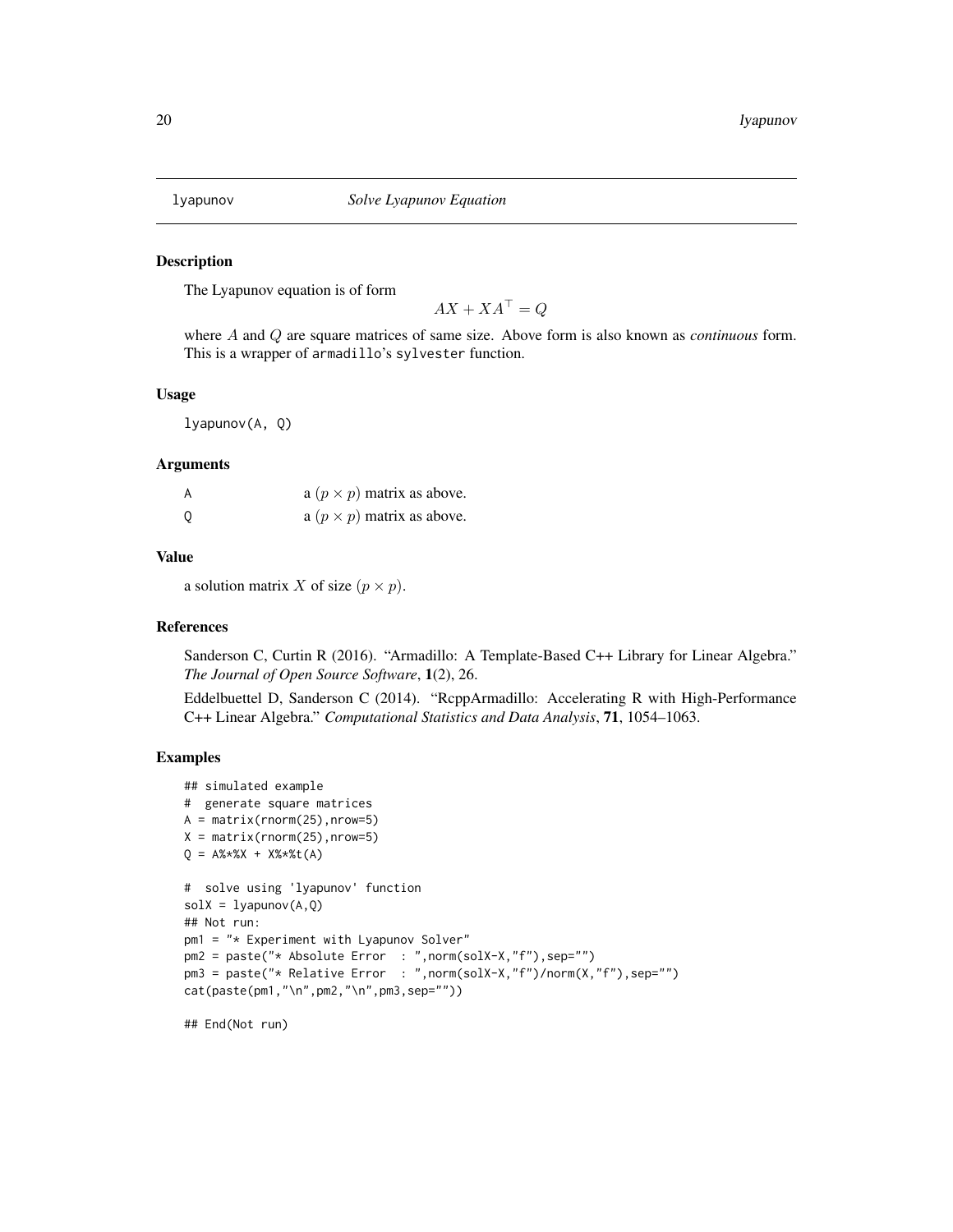<span id="page-20-0"></span>

For a given function  $f: \mathbf{R}^{n \times p} \to \mathbf{R}$ , we use finite difference scheme that approximates a gradient at a given point  $x$ . In Riemannian optimization, this can be used as a proxy for ambient gradient. Use with care since it may accumulate numerical error.

#### Usage

matderiv(fn,  $x$ ,  $h = 0.001$ )

#### Arguments

| fn       | a function that takes a matrix of size $(n \times p)$ and returns a scalar value. |
|----------|-----------------------------------------------------------------------------------|
| <b>X</b> | an $(n \times p)$ matrix where the gradient is to be computed.                    |
| h.       | step size for centered difference scheme.                                         |

### Value

an approximate numerical gradient matrix of size  $(n \times p)$ .

#### References

Kincaid D, Cheney EW (2009). *Numerical Analysis: Mathematics of Scientific Computing*, number 2 in Pure and Applied Undergraduate Texts, 3. ed edition. American Mathematical Society, Providence, RI.

```
## function f(X) = \langle a, Xb \rangle for two vectors 'a' and 'b'
# derivative w.r.t X is ab'
# take an example of (5x5) symmetric positive definite matrix
# problem settings
a \leq rnorm(5)b \leftarrow rnorm(5)ftn <- function(X){
 return(sum(as.vector(X%*%b)*a))
} # function to be taken derivative
myX <- matrix(rnorm(25),nrow=5) # point where derivative is evaluated
myX <- myX%*%t(myX)
# main computation
sol.true <- base::outer(a,b)
sol.num1 <- matderiv(ftn, myX, h=1e-1) # step size : 1e-1
```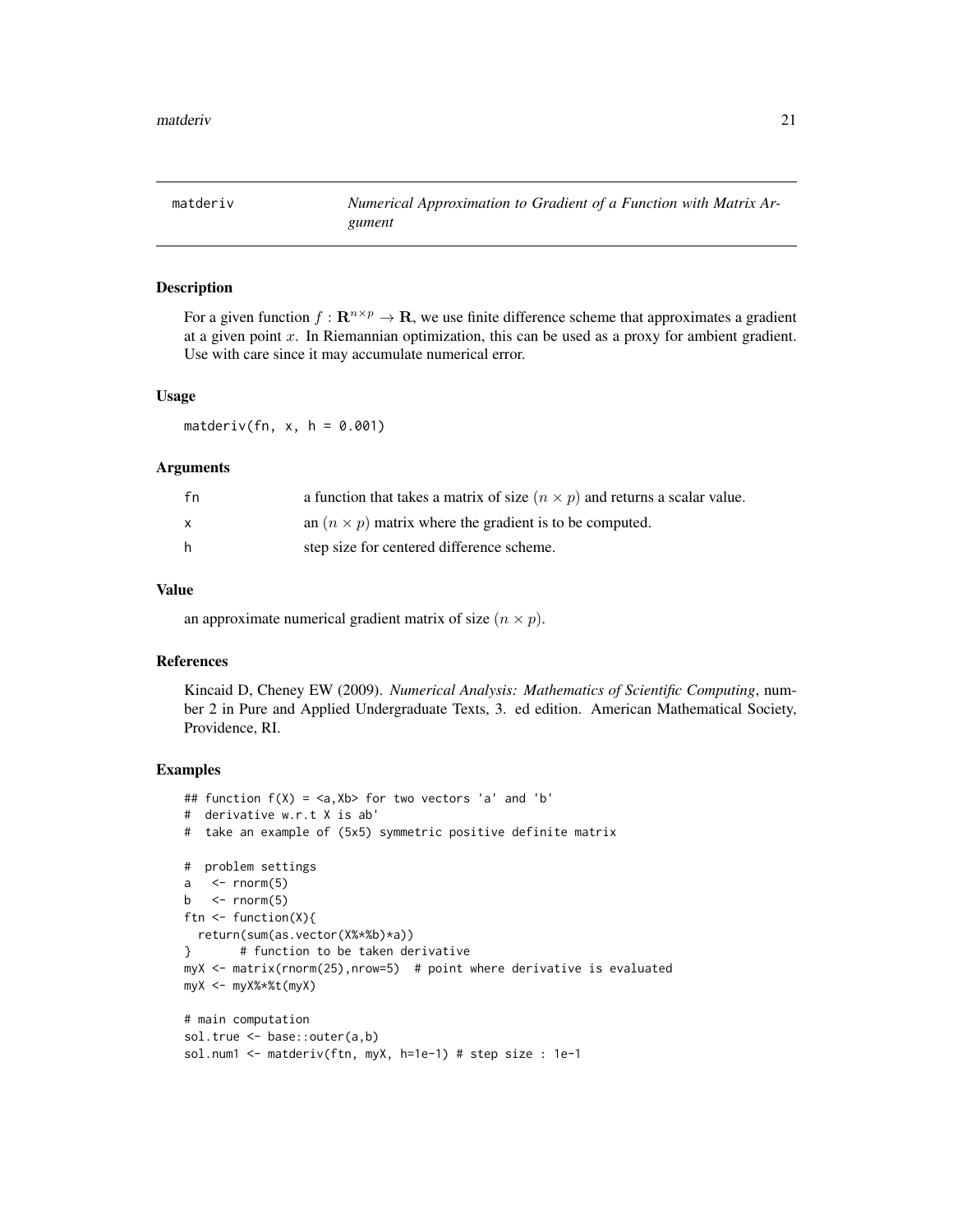#### 22 mmd2test

```
sol.num2 <- matderiv(ftn, myX, h=1e-5) # 1e-3sol.num3 <- matderiv(ftn, myX, h=1e-9) # 1e-5
## visualize/print the results
expar = par(no.readonly=TRUE)
par(mfrow=c(2,2),pty="s")
image(sol.true, main="true solution")
image(sol.num1, main="h=1e-1")
image(sol.num2, main="h=1e-5")
image(sol.num3, main="h=1e-9")
par(expar)
ntrue = norm(sol.true,"f")
cat('* Relative Errors in Frobenius Norm ')
cat(paste("* h=1e-1 : ",norm(sol.true-sol.num1,"f")/ntrue,sep=""))
cat(paste("* h=1e-5 : ",norm(sol.true-sol.num2,"f")/ntrue,sep=""))
cat(paste("* h=1e-9 : ",norm(sol.true-sol.num3,"f")/ntrue,sep=""))
```
mmd2test *Kernel Two-sample Test with Maximum Mean Discrepancy*

### Description

Maximum Mean Discrepancy (MMD) as a measure of discrepancy between samples is employed as a test statistic for two-sample hypothesis test of equal distributions. Kernel matrix  $K$  is a symmetric square matrix that is positive semidefinite.

# Usage

```
mmd2test(K, label, method = c("b", "u"), mc.iter = 999)
```
# Arguments

| K       | kernel matrix or an object of kernel Matrix class from <b>kerniab</b> package.         |
|---------|----------------------------------------------------------------------------------------|
| label   | label vector of class indices.                                                         |
| method  | type of estimator to be used. "b" for biased and "u" for unbiased estimator of<br>MMD. |
| mc.iter | the number of Monte Carlo resampling iterations.                                       |

# Value

a (list) object of S3 class htest containing:

statistic a test statistic.

**p.value** *p*-value under  $H_0$ .

<span id="page-21-0"></span>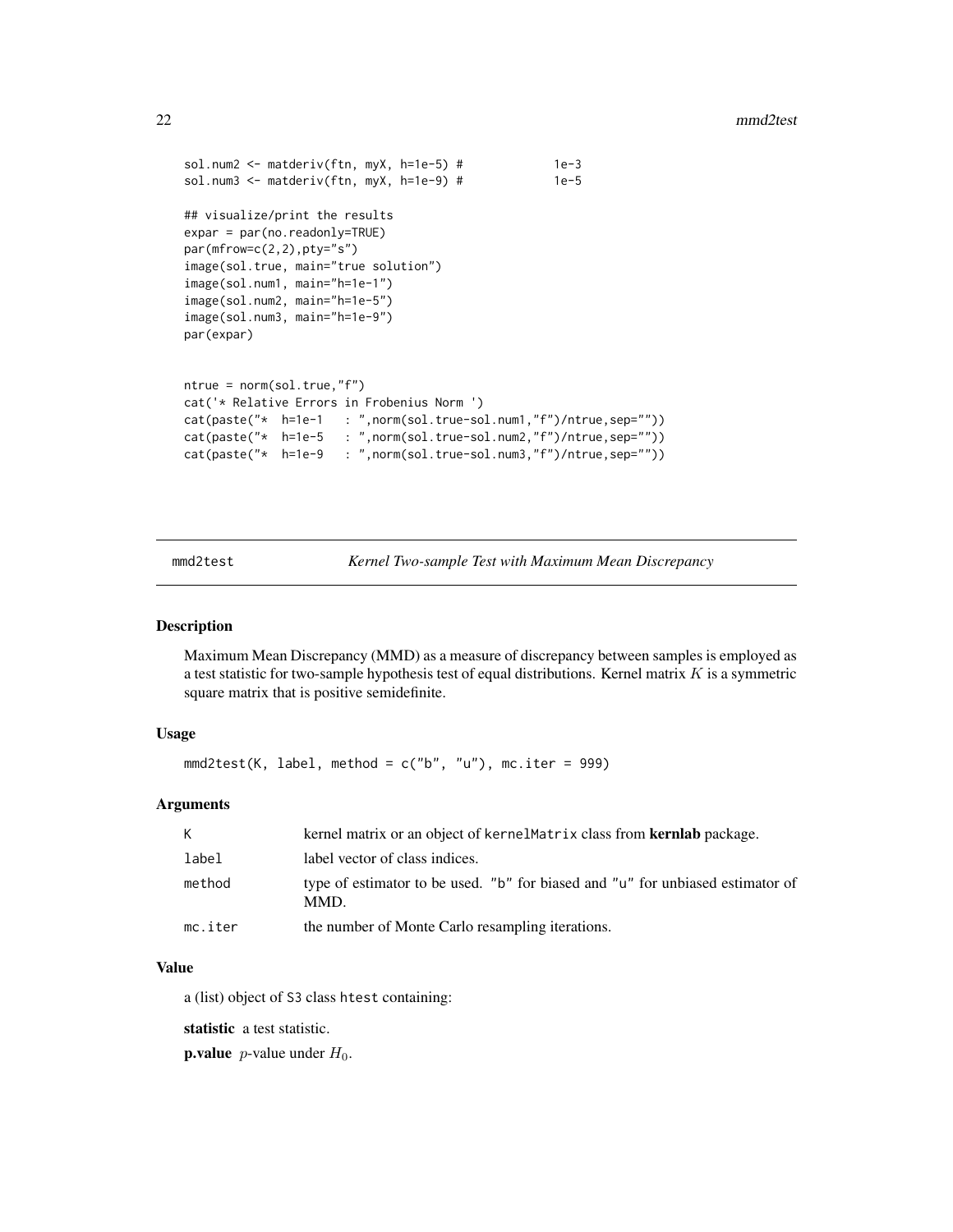#### mmd2test 23

alternative alternative hypothesis.

method name of the test.

data.name name(s) of provided kernel matrix.

# References

Gretton A, Borgwardt KM, Rasch MJ, Schölkopf B, Smola A (2012). "A Kernel Two-Sample Test." *J. Mach. Learn. Res.*, 13, 723–773. ISSN 1532-4435.

```
## small test for CRAN submission
dat1 <- matrix(rnorm(60, mean= 1), ncol=2) # group 1 : 30 obs of mean 1
dat2 \le matrix(rnorm(50, mean=-1), ncol=2) # group 2 : 25 obs of mean -1
dmat <- as.matrix(dist(rbind(dat1, dat2))) # Euclidean distance matrix
kmat <- exp(-(dmat^2)) # build a gaussian kernel matrix
lab \leftarrow c(rep(1,30), rep(2,25)) # corresponding label
mmd2test(kmat, lab) # run the code !
## Not run:
## WARNING: computationally heavy.
# Let's compute empirical Type 1 error at alpha=0.05
niter = 496
pvals1 = rep(0,niter)pvals2 = rep(0,niter)for (i in 1:niter){
 dat = matrix(rnorm(200),ncol=2)
 lab = c(rep(1,50), rep(2,50))1bd = 0.1kmat = exp(-lbd*(as.matrix(dist(dat))^2))
 pvals1[i] = mmd2test(kmat, lab, method="b")$p.value
 pvals2[i] = mmd2test(kmat, lab, method="u")$p.value
 print(paste("iteration ",i," complete..",sep=""))
}
# Visualize the above at multiple significance levels
alphas = seq(from=0.001, to=0.999, length.out=100)
errors1 = rep(0,100)errors2 = rep(0,100)for (i in 1:100){
  errors1[i] = sum(pvals1<=alphas[i])/niter
  errors2[i] = sum(pvals2<=alphas[i])/niter
}
opar <- par(no.readonly=TRUE)
par(mfrow=c(1,2), pty='s")plot(alphas, errors1, "b", main="Biased Estimator Error",
     xlab="alpha", ylab="error", cex=0.5)
abline(a=0,b=1, lwd=1.5, col="red")
plot(alphas, errors2, "b", main="Unbiased Estimator Error",
```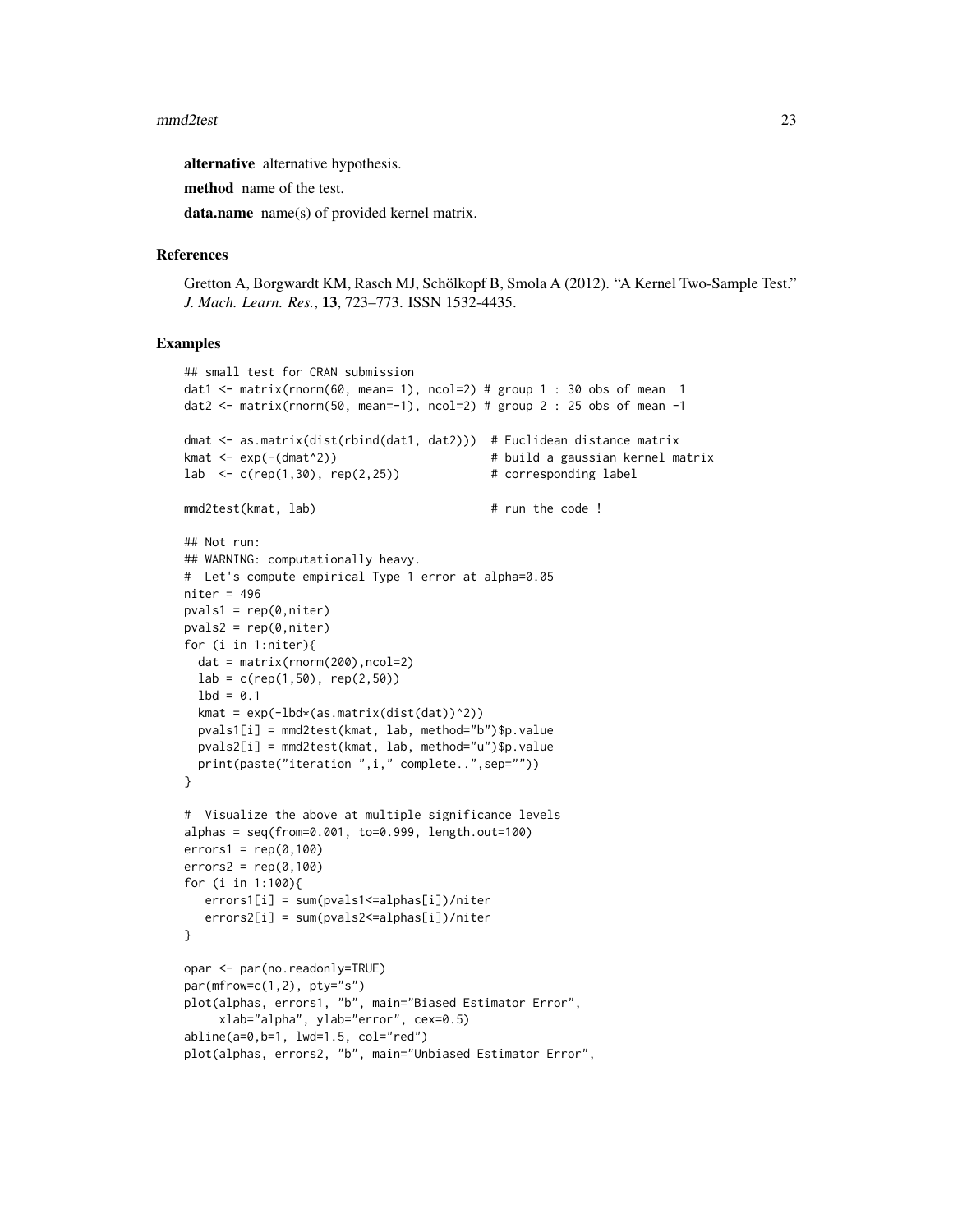```
xlab="alpha", ylab="error", cex=0.5)
abline(a=0,b=1, lwd=1.5, col="blue")
par(opar)
## End(Not run)
```
# nef *Negative Eigenfraction*

# Description

Negative Eigenfraction (NEF) is a measure of distortion for the data whether they are lying in Euclidean manner or not. When the value is exactly 0, it means the data is Euclidean. On the other hand, when NEF is far away from 0, it means not Euclidean. The concept of NEF is closely related to the definiteness of a Gram matrix.

### Usage

nef(data)

#### Arguments

data an  $(n \times p)$  matrix whose rows are observations.

# Value

a nonnegative NEF value.

# References

P˛ekalska E, Harol A, Duin RPW, Spillmann B, Bunke H (2006). "Non-Euclidean or Non-Metric Measures Can Be Informative." In Yeung D, Kwok JT, Fred A, Roli F, de Ridder D (eds.), *Structural, Syntactic, and Statistical Pattern Recognition*, 871–880. ISBN 978-3-540-37241-7.

#### Examples

```
## use simple example of iris dataset
data(iris)
mydat = as_matrix(iris[,1:4])## calculate NEF
nef(mydat)
```
<span id="page-23-0"></span> $24$  nef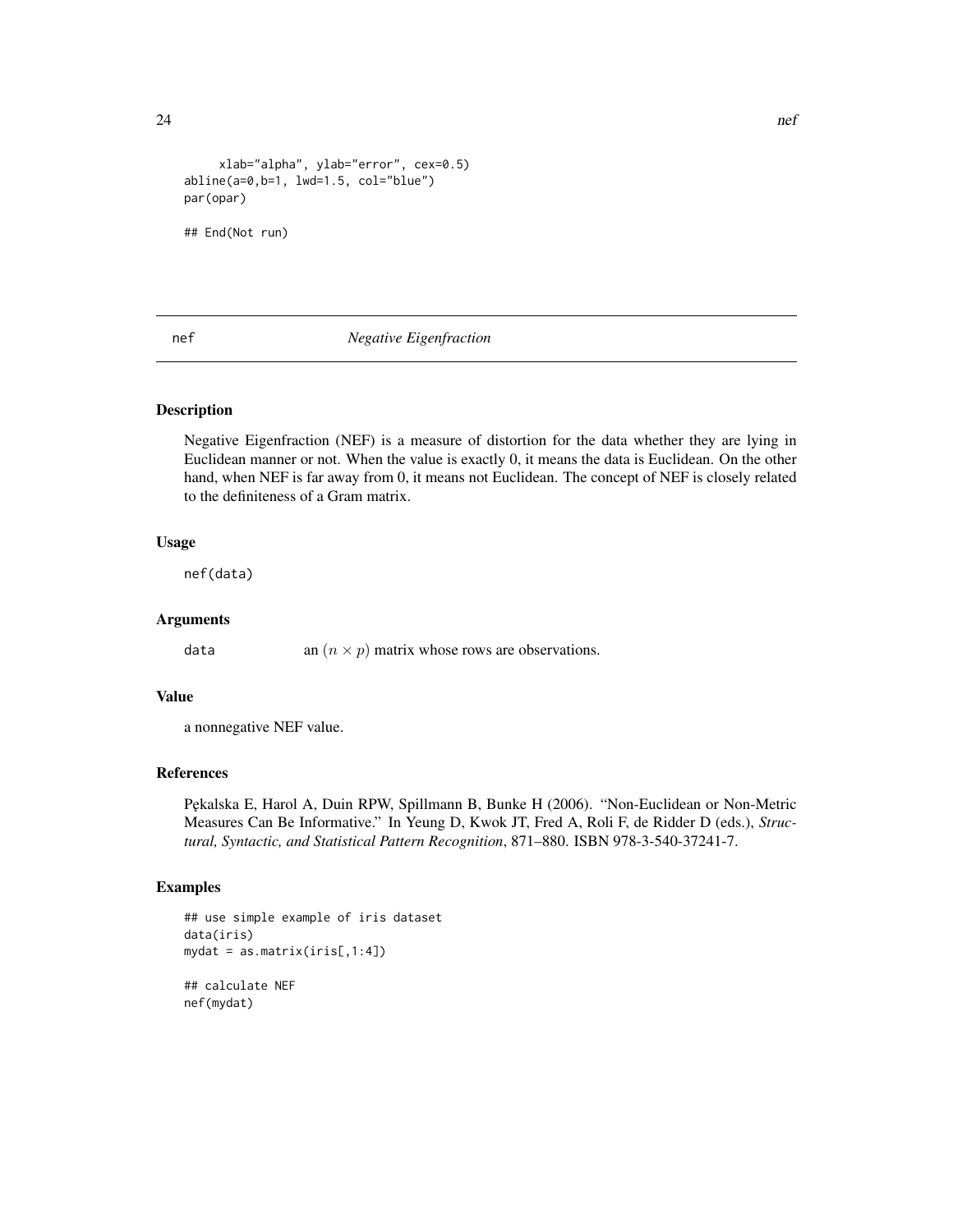<span id="page-24-0"></span>Negative Eigenvalue Magnitude (NEM) is a measure of distortion for the data whether they are lying in Euclidean manner or not. When the value is exactly 0, it means the data is Euclidean. On the other hand, when NEM is far away from 0, it means not Euclidean. The concept of NEM is closely related to the definiteness of a Gram matrix.

#### Usage

nem(data)

# Arguments

data an  $(n \times p)$  matrix whose rows are observations.

# Value

a nonnegative NEM value.

# References

P˛ekalska E, Harol A, Duin RPW, Spillmann B, Bunke H (2006). "Non-Euclidean or Non-Metric Measures Can Be Informative." In Yeung D, Kwok JT, Fred A, Roli F, de Ridder D (eds.), *Structural, Syntactic, and Statistical Pattern Recognition*, 871–880. ISBN 978-3-540-37241-7.

#### Examples

```
## use simple example of iris dataset
data(iris)
mydat = as_matrix(iris[,1:4])
```
## calculate NEM nem(mydat)

pdeterminant *Calculate the Pseudo-Determinant of a Matrix*

#### Description

When a given square matrix  $\vec{A}$  is rank deficient, determinant is zero. Still, we can compute the pseudo-determinant by multiplying all non-zero eigenvalues. Since thresholding to determine nearzero eigenvalues is subjective, we implemented the function as of original limit problem. When matrix is non-singular, it coincides with traditional determinant.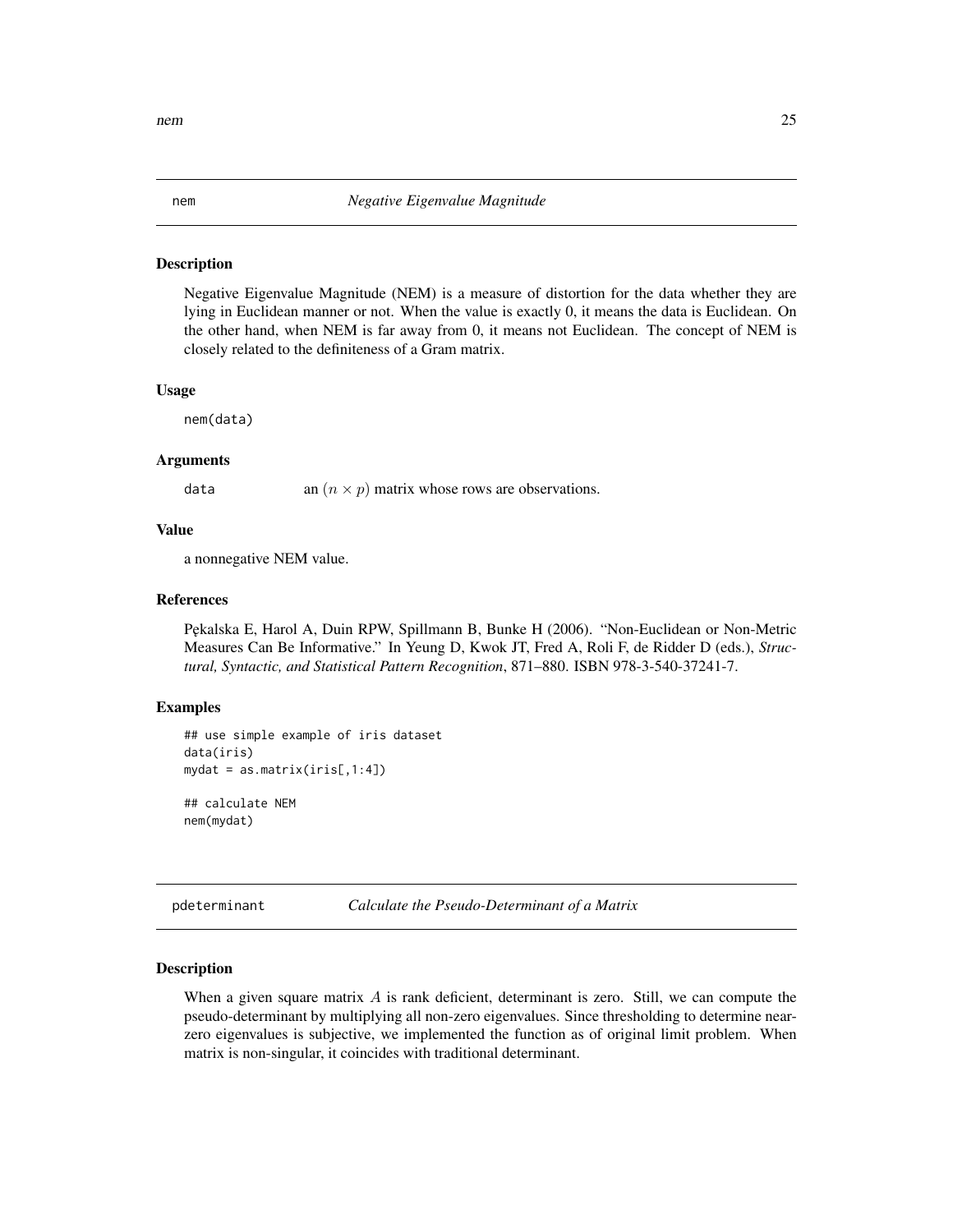# <span id="page-25-0"></span>26 shortestpath

#### Usage

pdeterminant(A)

#### Arguments

A a square matrix whose pseudo-determinant be computed.

# Value

a scalar value for computed pseudo-determinant.

# References

Holbrook A (2018). "Differentiating the Pseudo Determinant." *Linear Algebra and its Applications*, 548, 293–304.

### Examples

```
## show the convergence of pseudo-determinant
# settings
n = 10A = cov(matrix(rnorm(5*n),ncol=n)) # (n \times n) matrix
k = as.double(Matrix::rankMatrix(A)) # rank of A# iterative computation
ntry = 11del.vec = exp(-(1:ntry))det.vec = rep(0,ntry)
for (i in 1:ntry){
  del = del.vec[i]det.vec[i] = det(A+del*diag(n))/(del^(n-k))}
# visualize the results
opar <- par(no.readonly=TRUE)
plot(1:ntry, det.vec, main=paste("true rank is ",k," out of ",n,sep=""),"b", xlab="iterations")
abline(h=pdeterminant(A),col="red",lwd=1.2)
par(opar)
```
shortestpath *Find Shortest Path using Floyd-Warshall Algorithm*

# Description

This is a fast implementation of Floyd-Warshall algorithm to find the shortest path in a pairwise sense using RcppArmadillo. A logical input is also accepted. The given matrix should contain pairwise distance values  $d_{i,j}$  where 0 means there exists no path for node i and j.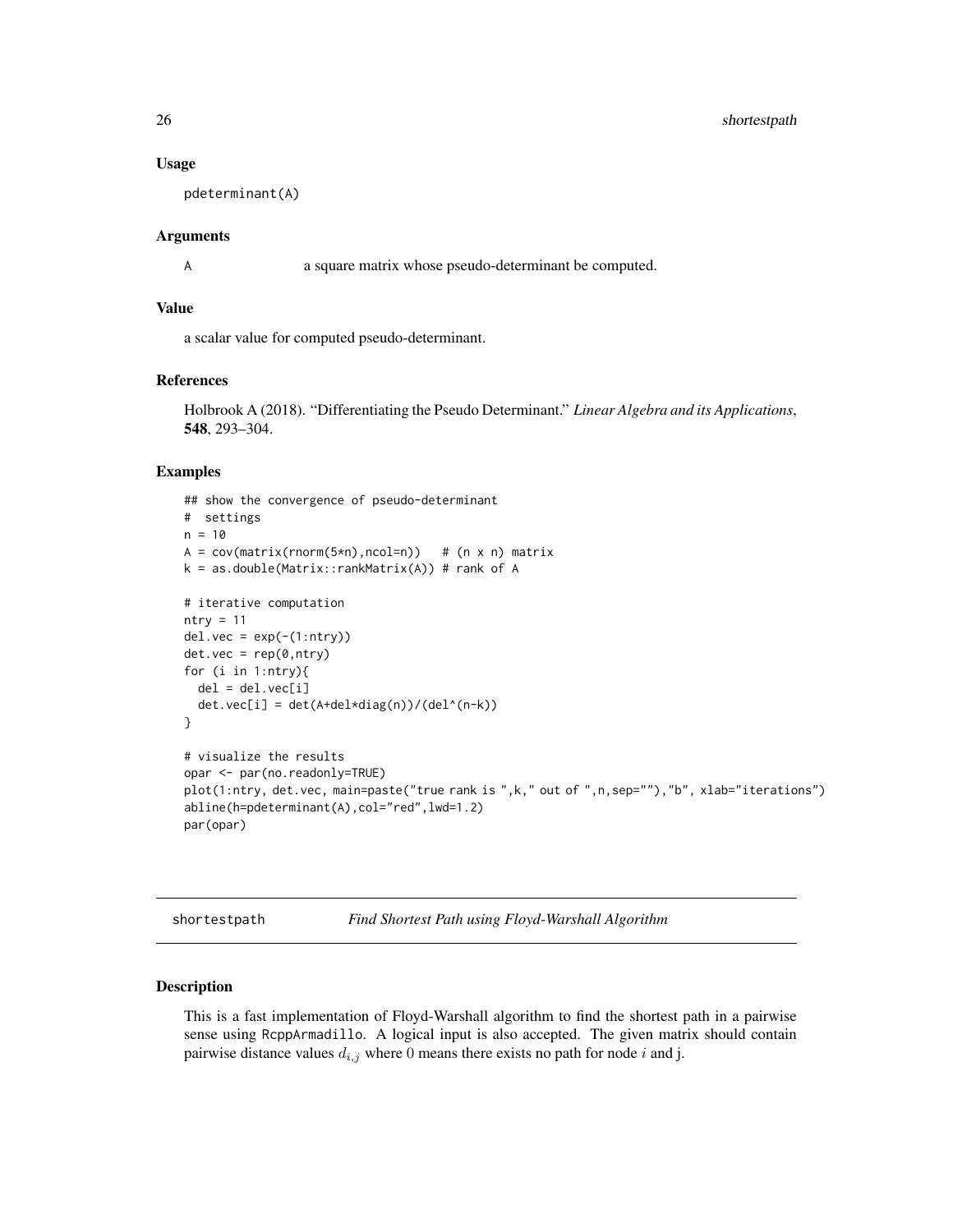#### <span id="page-26-0"></span>sylvester 27

# Usage

shortestpath(dist)

# Arguments

dist either an  $(n \times n)$  matrix or a dist class object.

# Value

an  $(n \times n)$  matrix containing pairwise shortest path length.

# References

Floyd RW (1962). "Algorithm 97: Shortest Path." *Communications of the ACM*, 5(6), 345.

Warshall S (1962). "A Theorem on Boolean Matrices." *Journal of the ACM*, 9(1), 11–12.

# Examples

```
## simple example : a ring graph
# edges exist for pairs
A = array(0, c(10, 10))for (i in 1:9){
 A[i, i+1] = 1A[i+1,i] = 1
}
A[10,1] <- A[1,10] <- 1
# compute shortest-path and show the matrix
sdA <- shortestpath(A)
# visualize
opar <- par(no.readonly=TRUE)
par(pty="s")
image(sdA, main="shortest path length for a ring graph")
par(opar)
```
sylvester *Solve Sylvester Equation*

#### Description

The Sylvester equation is of form

 $AX + XB = C$ 

where  $X$  is the unknown and others are given. Though it's possible to have non-square  $A$  and  $B$ matrices, we currently support square matrices only. This is a wrapper of armadillo's sylvester function.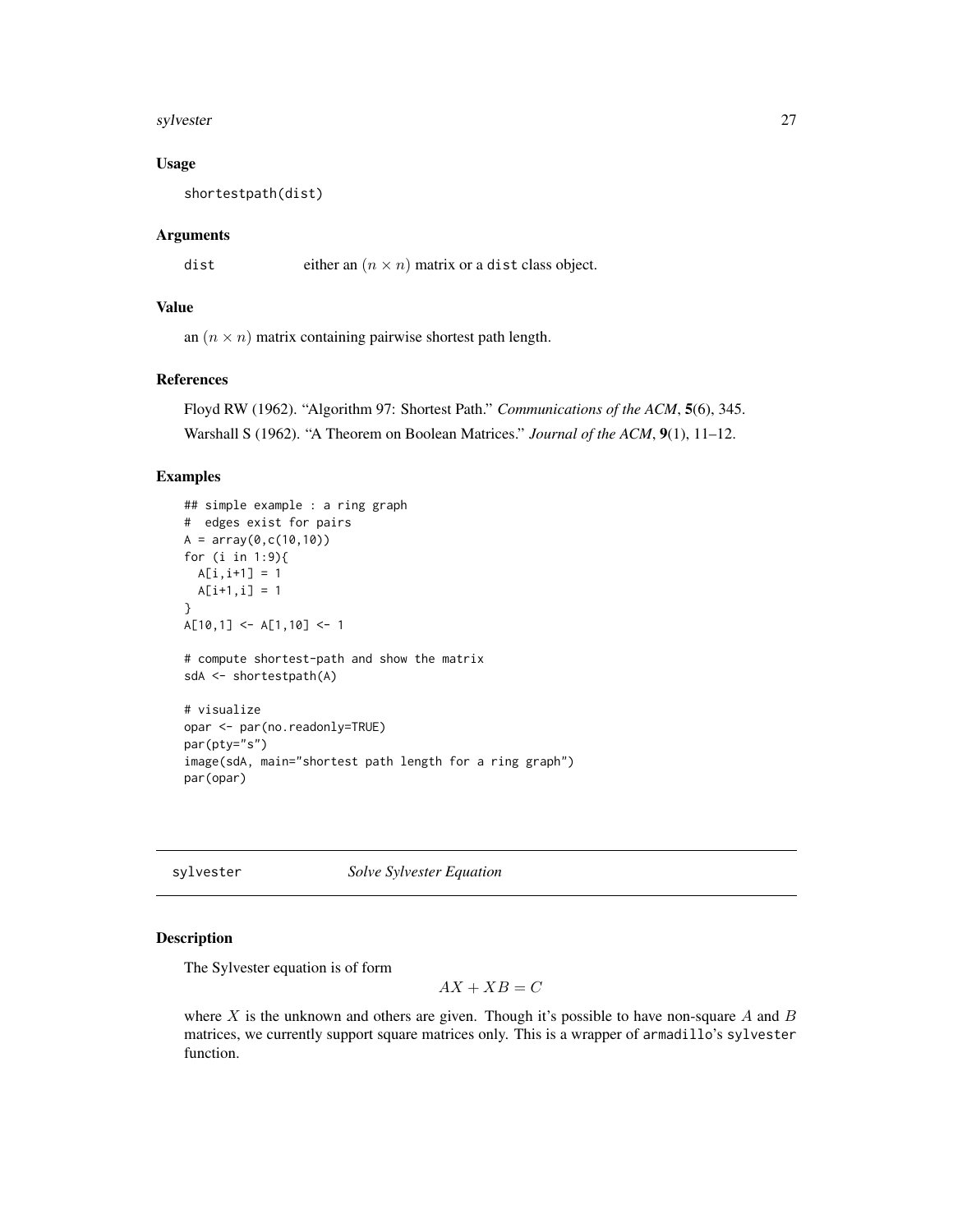#### <span id="page-27-0"></span>Usage

sylvester(A, B, C)

#### Arguments

| A  | a $(p \times p)$ matrix as above. |
|----|-----------------------------------|
| B  | a $(p \times p)$ matrix as above. |
| C. | a $(p \times p)$ matrix as above. |

# Value

a solution matrix X of size  $(p \times p)$ .

# References

Sanderson C, Curtin R (2016). "Armadillo: A Template-Based C++ Library for Linear Algebra." *The Journal of Open Source Software*, 1(2), 26.

Eddelbuettel D, Sanderson C (2014). "RcppArmadillo: Accelerating R with High-Performance C++ Linear Algebra." *Computational Statistics and Data Analysis*, 71, 1054–1063.

```
## simulated example
# generate square matrices
A = matrix(rnorm(25),nrow=5)
X = matrix(rnorm(25), nrow=5)B = matrix(rnorm(25), nrow=5)C = A\% * \%X + X\% * \%B# solve using 'sylvester' function
solX = sylvester(A,B,C)
pm1 = "* Experiment with Sylvester Solver"
pm2 = paste("* Absolute Error : ",norm(solX-X,"f"),sep="")
pm3 = paste("* Relative Error : ",norm(solX-X,"f")/norm(X,"f"),sep="")
cat(paste(pm1,"\n",pm2,"\n",pm3,sep=""))
```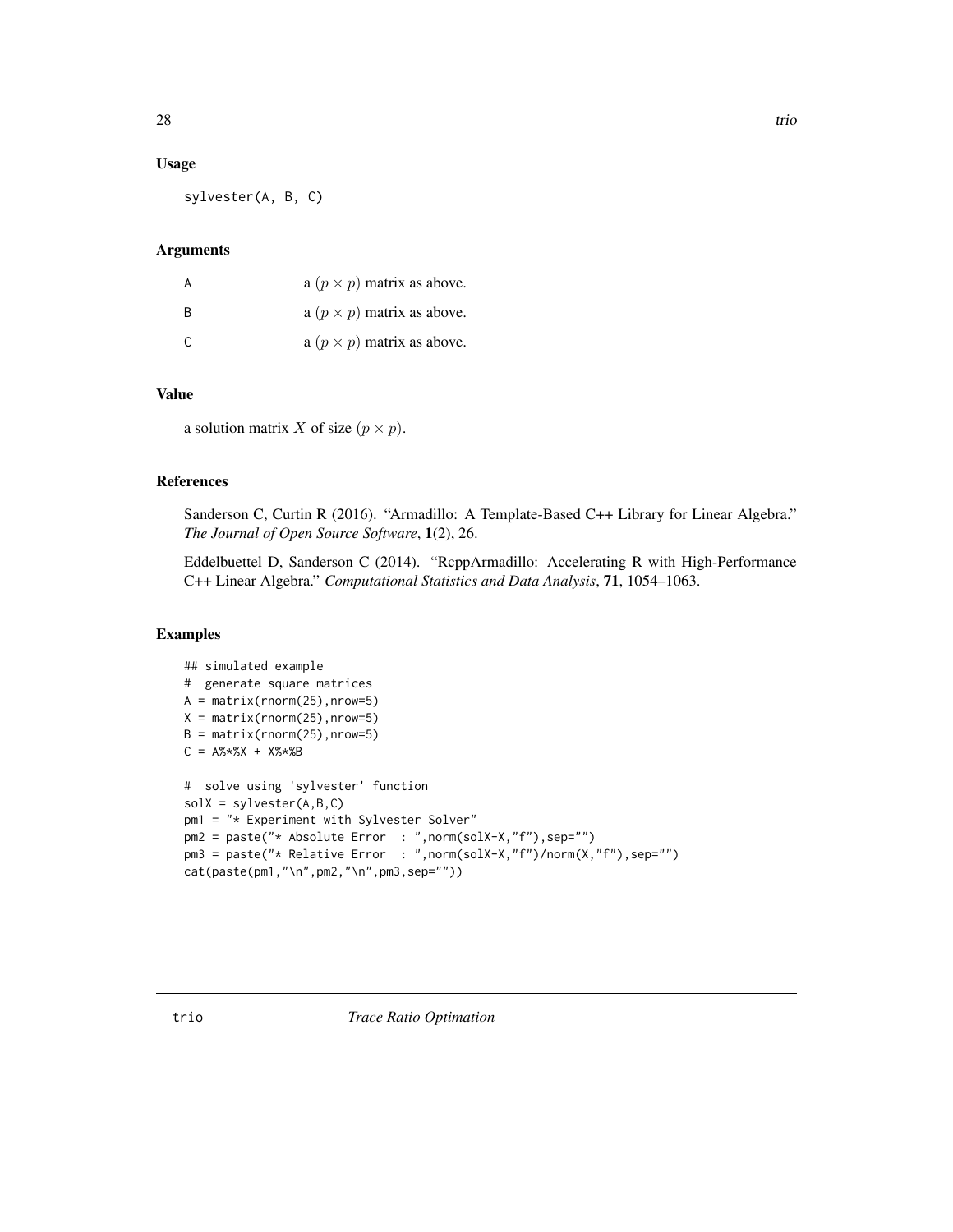This function provides several algorithms to solve the following problem

$$
\max \frac{tr(V^{\top}AV)}{tr(V^{\top}BV)}
$$
 such that  $V^{\top}CV = I$ 

where V is a projection matrix, i.e.,  $V^{\top}V = I$ . Trace ratio optimization is pertained to various linear dimension reduction methods. It should be noted that when  $C = I$ , the above problem is often reformulated as a generalized eigenvalue problem since it's an easier proxy with faster computation.

# Usage

```
trio(
  A,
  B,
  C,
  dim = 2,
 method = c("2003Guo", "2007Wang", "2009Jia", "2012Ngo"),
 maxiter = 1000,eps = 1e-10
)
```
# Arguments

| $\overline{A}$ | a $(p \times p)$ symmetric matrix in the numerator term.                                                       |
|----------------|----------------------------------------------------------------------------------------------------------------|
| B              | a $(p \times p)$ symmetric matrix in the denomiator term.                                                      |
| $\mathsf{C}$   | a $(p \times p)$ symmetric constraint matrix. If not provided, it is set as identical matrix<br>automatically. |
| dim            | an integer for target dimension. It can be considered as the number of loadings.                               |
| method         | the name of algorithm to be used. Default is 2003 Guo.                                                         |
| maxiter        | maximum number of iterations to be performed.                                                                  |
| eps            | stopping criterion for iterative algorithms.                                                                   |

#### Value

a named list containing

**V** a ( $p \times dim$ ) projection matrix.

tr.val an attained maximum scalar value.

# References

Guo Y, Li S, Yang J, Shu T, Wu L (2003). "A Generalized Foley–Sammon Transform Based on Generalized Fisher Discriminant Criterion and Its Application to Face Recognition." *Pattern Recognition Letters*, 24(1-3), 147–158.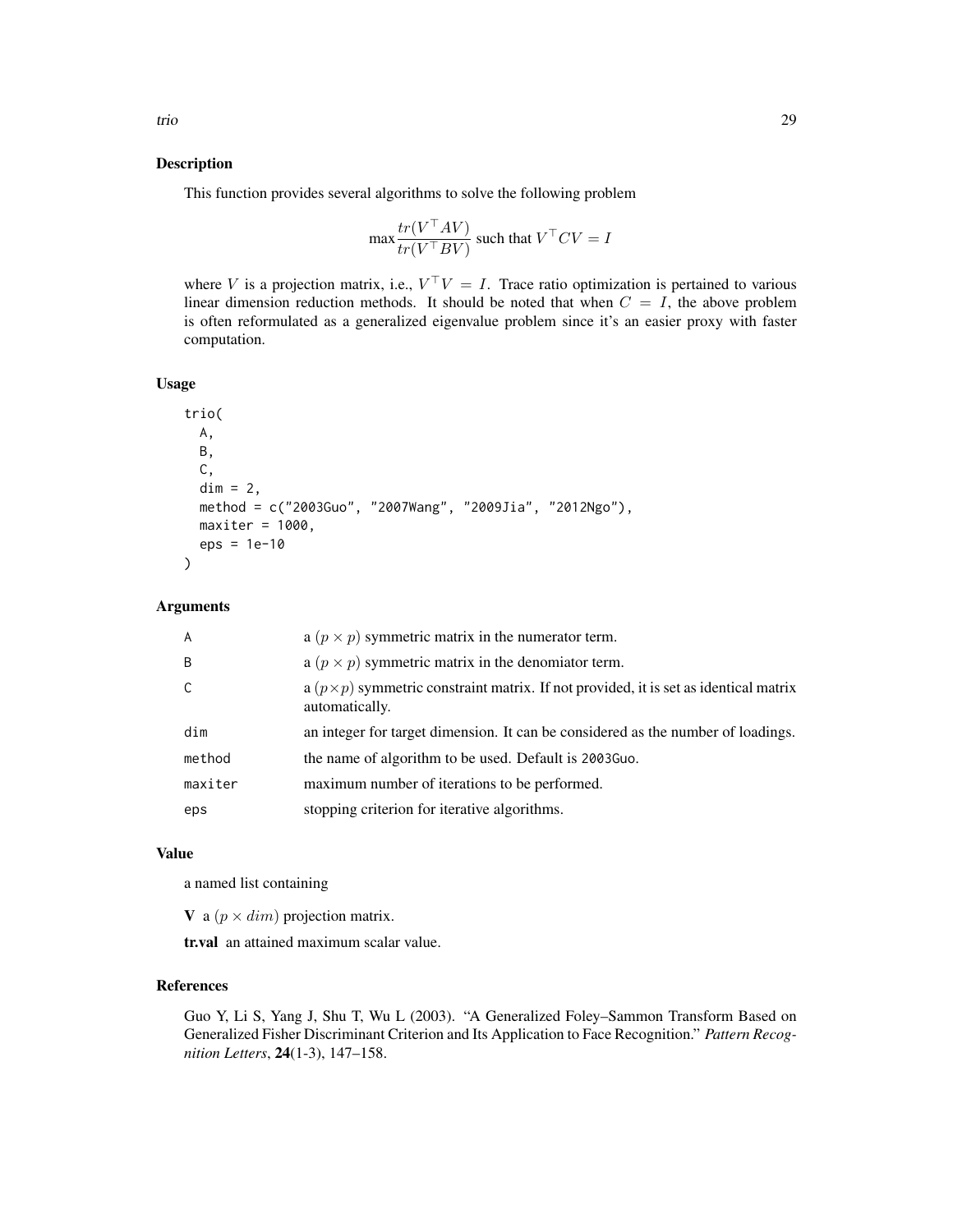<span id="page-29-0"></span>Wang H, Yan S, Xu D, Tang X, Huang T (2007). "Trace Ratio vs. Ratio Trace for Dimensionality Reduction." In *2007 IEEE Conference on Computer Vision and Pattern Recognition*, 1–8.

Yangqing Jia, Feiping Nie, Changshui Zhang (2009). "Trace Ratio Problem Revisited." *IEEE Transactions on Neural Networks*, 20(4), 729–735.

Ngo TT, Bellalij M, Saad Y (2012). "The Trace Ratio Optimization Problem." *SIAM Review*, 54(3), 545–569.

# Examples

```
## simple test
# problem setting
p = 5mydim = 2A = matrix(rnorm(p^2),nrow=p); A=A%*%t(A)B = matrix(runit(p^2),nrow=p); B=B\ * (tB)C = diag(p)# approximate solution via determinant ratio problem formulation
eigAB = eigenv(solve(B,A))V = eigAB$vectors[, 1:mydim]eigval = sum(diag(t(V)%*%A%*%V))/sum(diag(t(V)%*%B%*%V))
# solve using 4 algorithms
m12 = trio(A,B,dim=mydim, method="2012Ngo")
m09 = trio(A,B,dim=mydim, method="2009Jia")
m07 = trio(A,B,dim=mydim, method="2007Wang")
m03 = trio(A,B,dim=mydim, method="2003Guo")
# print the results
line1 = '* Evaluation of the cost function'
line2 = paste("* approx. via determinant : ",eigval,sep="")<br>line3 = paste("* trio by 2012Ngo : ",m12$tr.val, sep="")
line3 = paste("* trio by 2012Ngo : ",m12$tr.val, sep="")<br>line4 = paste("* trio by 2009Jia : ",m09$tr.val, sep="")
line4 = paste("* trio by 2009Jia            : ",m09$tr.val, sep="")<br>line5 = paste("* trio by 2007Wang          : ",m07$tr.val, sep="")
line5 = paste("* trio by 2007Wang
line6 = paste("* trio by 2003Guo : ",m03$tr.val, sep="")cat(line1,"\n",line2,"\n",line3,"\n",line4,"\n",line5,"\n",line6)
```
tsne *t-SNE Embedding*

#### **Description**

This function is a simple wrapper of [Rtsne](#page-0-0) function for t-Stochastic Neighbor Embedding for finding low-dimensional structure of the data embedded in the high-dimensional space.

#### Usage

 $t$ sne(data, ndim = 2, ...)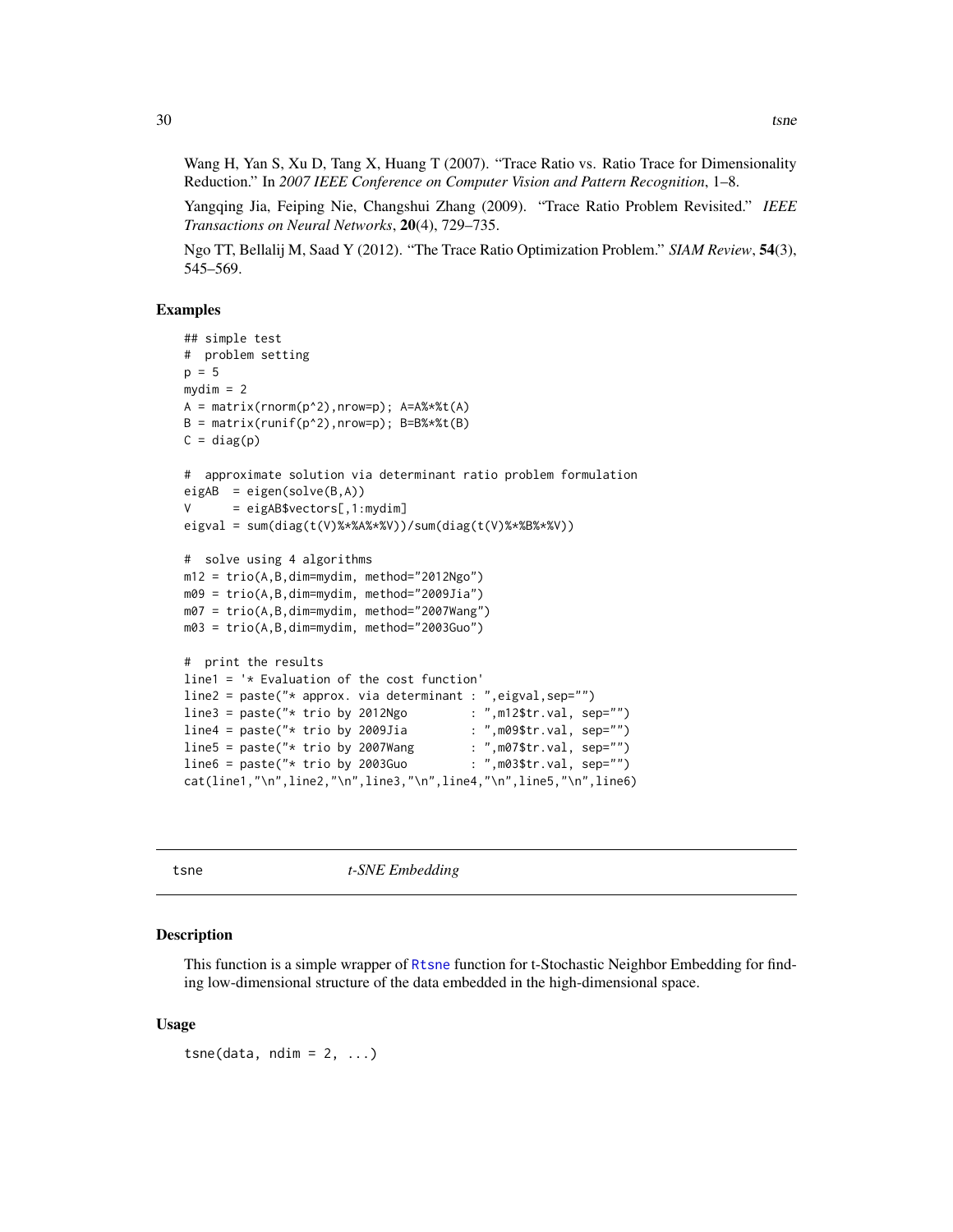#### <span id="page-30-0"></span>weiszfeld 31

#### **Arguments**

| data                    | an $(n \times p)$ matrix whose rows are observations. |
|-------------------------|-------------------------------------------------------|
| ndim                    | an integer-valued target dimension.                   |
| $\cdot$ $\cdot$ $\cdot$ | extra parameters to be used in Rtsne function.        |

# Value

a named list containing

embed an  $(n \times ndim)$  matrix whose rows are embedded observations.

stress discrepancy between embedded and origianl data as a measure of error.

# Examples

```
## use simple example of iris dataset
data(iris)
mydat = as.matrix(iris[,1:4])
mylab = as.factor(iris[,5])
## run t-SNE and MDS for comparison
iris.cmds = cmds(mydat, ndim=2)
iris.tsne = tsne(mydat, ndim=2)
## extract coordinates and class information
cx = iris.cmds$embed # embedded coordinates of CMDS
tx = iris.tsne$embed # t-SNE
## visualize
# main title
mc = paste("CMDS with STRESS=",round(iris.cmds$stress,4),sep="")
mt = paste("tSNE with STRESS=",round(iris.tsne$stress,4),sep="")
# draw a figure
opar <- par(no.readonly=TRUE)
par(mfrow=c(1,2))
plot(cx, col=mylab, pch=19, main=mc)
plot(tx, col=mylab, pch=19, main=mt)
par(opar)
```
weiszfeld *Weiszfeld Algorithm for Computing L1-median*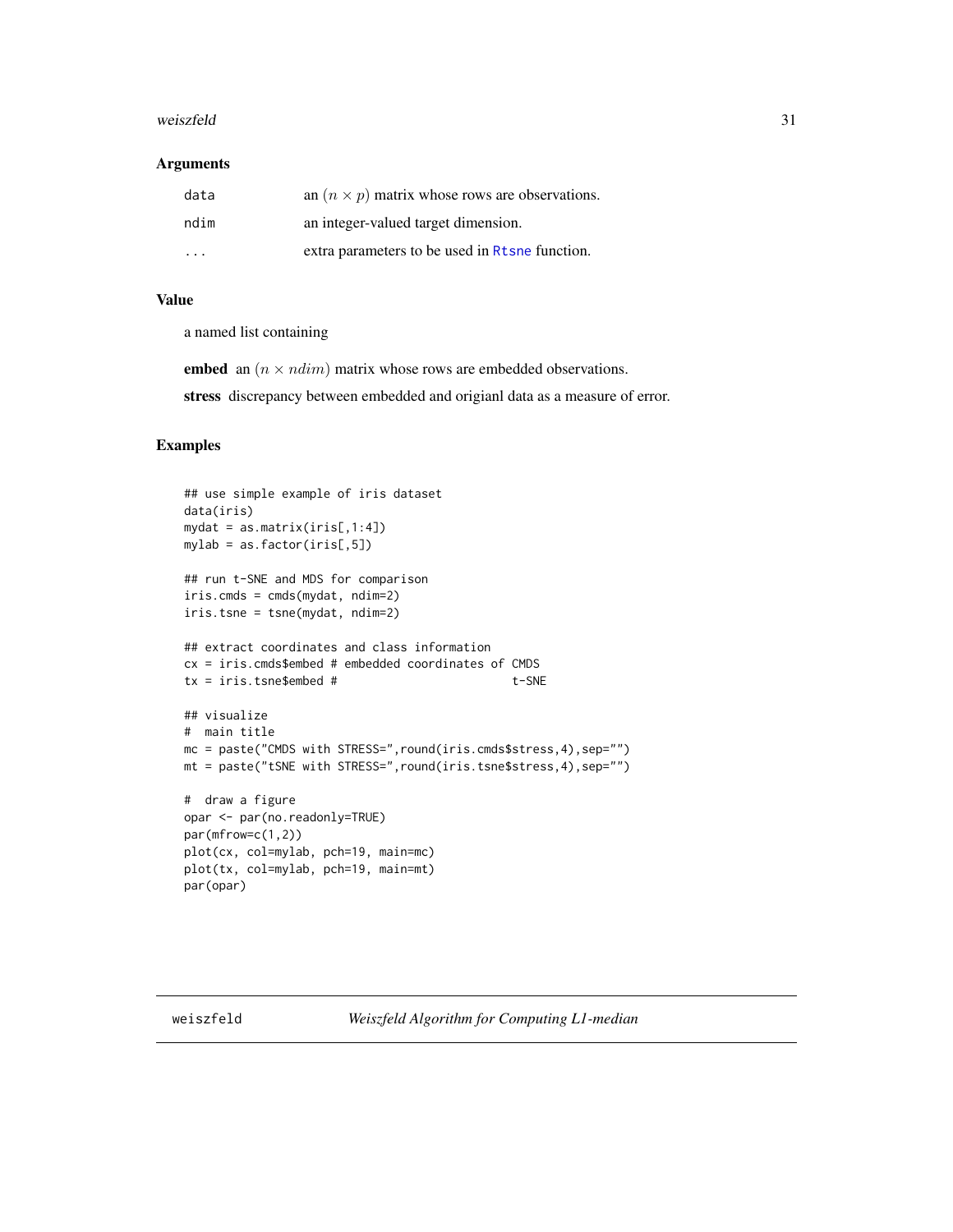Geometric median, also known as L1-median, is a solution to the following problem

$$
\operatorname{argmin} \sum_{i=1}^{n} \|x_i - y\|_2
$$

for a given data  $x_1, x_2, \ldots, x_n \in R^p$ .

#### Usage

```
weiszfeld(X, weights = NULL, maxiter = 496, abstol = 1e-06)
```
#### Arguments

|         | an $(n \times p)$ matrix for p-dimensional signal. If vector is given, it is assumed that |
|---------|-------------------------------------------------------------------------------------------|
|         | $p=1$ .                                                                                   |
| weights | NULL for equal weight rep( $1/n, n$ ); otherwise, it has to be a vector of length n.      |
| maxiter | maximum number of iterations.                                                             |
| abstol  | stopping criterion                                                                        |

```
## generate sin(x) data with noise for 100 replicates
set.seed(496)
t = seq(from=0, to=10, length.out=20)X = array(0, c(100, 20))for (i in 1:100){
  X[i,] = sin(t) + stats::rnorm(20, sd=0.5)}
## compute L1-median and L2-mean
vecL2 = base::colMeans(X)
\text{vec}1 = \text{weights}\## visualize
opar <- par(no.readonly=TRUE)
par(mfrow=c(1,3), pty="s")
matplot(t(X[1:5,]), type="l", main="5 generated data", ylim=c(-2,2))
plot(t, vecL2, type="l", col="blue", main="L2-mean", ylim=c(-2,2))
plot(t, vecL1, type="l", col="red", main="L1-median", ylim=c(-2,2))
par(opar)
```